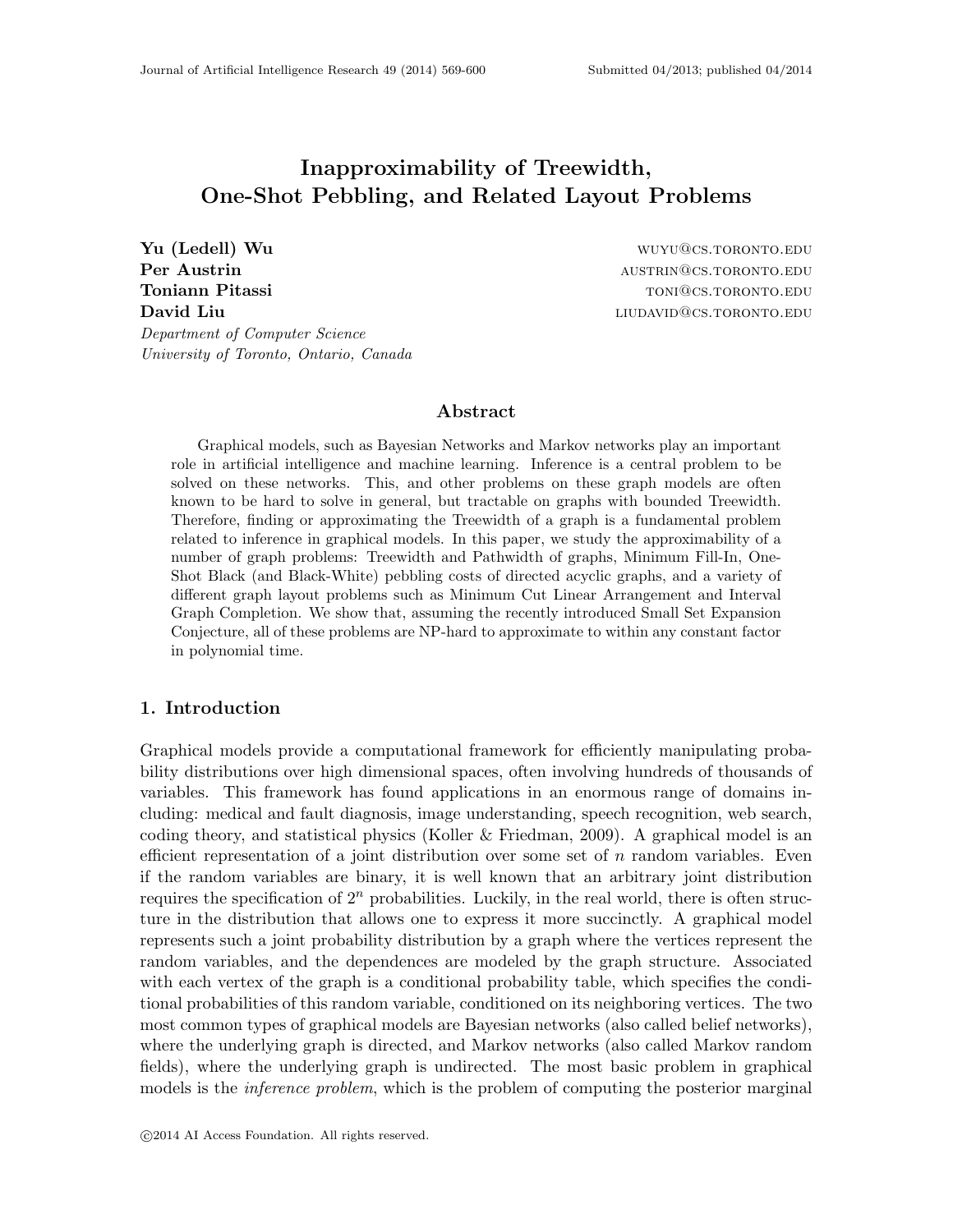distribution of a variable at some vertex. Unfortunately, inference in general is well-known to be NP-hard to compute exactly as well as to approximate (Roth, 1996).

Despite this intractability, an important class of bounded Treewidth instances of probabilistic inference has been identified and shown to be exactly computable in polynomial time. The Treewidth of a graph (Robertson & Seymour, 1984, 1986) is a fundamental parameter of a graph that measures how close the graph is to being a tree. Treewidth is very closely related to the other notions in machine learning such as Branch-width, Clique-width and Elimination-width (for an overview of Treewidth and related notions, see Bodlaender, Gilbert, Hafsteinsson, & Kloks, 1995). On graphs with small Treewidth and where the tree decomposition is known, a dynamic programming algorithm yields a polynomial-time algorithm. Particular algorithms for probabilistic inference on bounded Treewidth graphs are the junction-tree method, variable elimination and clique trees (e.g. see Koller & Friedman, 2009, ch. 9, 10). These algorithms runs in time exponential in the Treewidth of the tree decomposition and polynomial in the size of the graph. Thus for graphs where a tree decomposition of bounded Treewidth is given, inference is polynomial-time computable.

The same ideas also yield polynomial-time algorithms and often even linear time algorithms for small Treewidth instances for an astonishing variety of other NP-hard problems, including: satisfiability, counting satisfying assignments, constraint satisfaction, vertex cover, maximum independent set, Hamiltonian circuit, query optimization, matrix decomposition, and more generally all problems definable in monadic second-order logic. (See the excellent survey Bodlaender, 2005 for motivation, including theoretical as well as practical applications of Treewidth.) One catch is that for all of these problems, the algorithm must begin by finding a tree decomposition, and then use the decomposition to solve the problem. Given the tree decomposition, the algorithm is typically exponential in the width of the underlying tree decomposition. Thus there is a need for efficient algorithms to actually compute the Treewidth of a given graph, and to find tree decompositions with optimal or close to optimal width.

Unfortunately, while there are many good heuristics for finding a good tree decomposition, it is NP-hard in general to determine the Treewidth of a graph (Arnborg, Corneil, & Proskurowski, 1987). However, Bodlaender et al. (1995) obtained an  $O(\log n)$  factor approximation algorithm for Treewidth. In fact, they actually show that if there is a factor c approximation algorithm for vertex separator, then there is an  $O(c)$  approximation algorithm for Treewidth. And if there is a factor b approximation algorithm for Treewidth then there is an  $O(b \log n)$  approximation algorithm for the related Pathwidth problem. The best currently known approximation factor for vertex separator is  $O(\sqrt{\log n})$  (Feige, Hajiaghayi, & Lee, 2005) and thus the best algorithm for Treewidth finds a tree decomposition agnayi,  $\alpha$  Lee, 2005) and thus the best algorithm for Treewidth finds a tree decomposition<br>that is within an  $O(\sqrt{\log n})$  factor of the optimal width, and an  $O((\sqrt{\log n})(\log n))$  factor approximation algorithm for Pathwidth.

It is a longstanding open question whether or not there is a constant factor approximation algorithm for Treewidth. Such an algorithm would lead to faster algorithms to find good tree-decompositions for all of the problems mentioned above. The current best known algorithm that achieves a constant factor approximation for Treewidth runs in time  $2^{O(w)}O(n)$ , where w is the Treewidth of the underlying graph, and achieves a factor 5 approximation (Bodlaender, 2007) (Earlier approximation algorithms with similar runtimes are Reed, 1992; Amir, 2001). In a book devoted to Treewidth Kloks (1994, p. 62) states: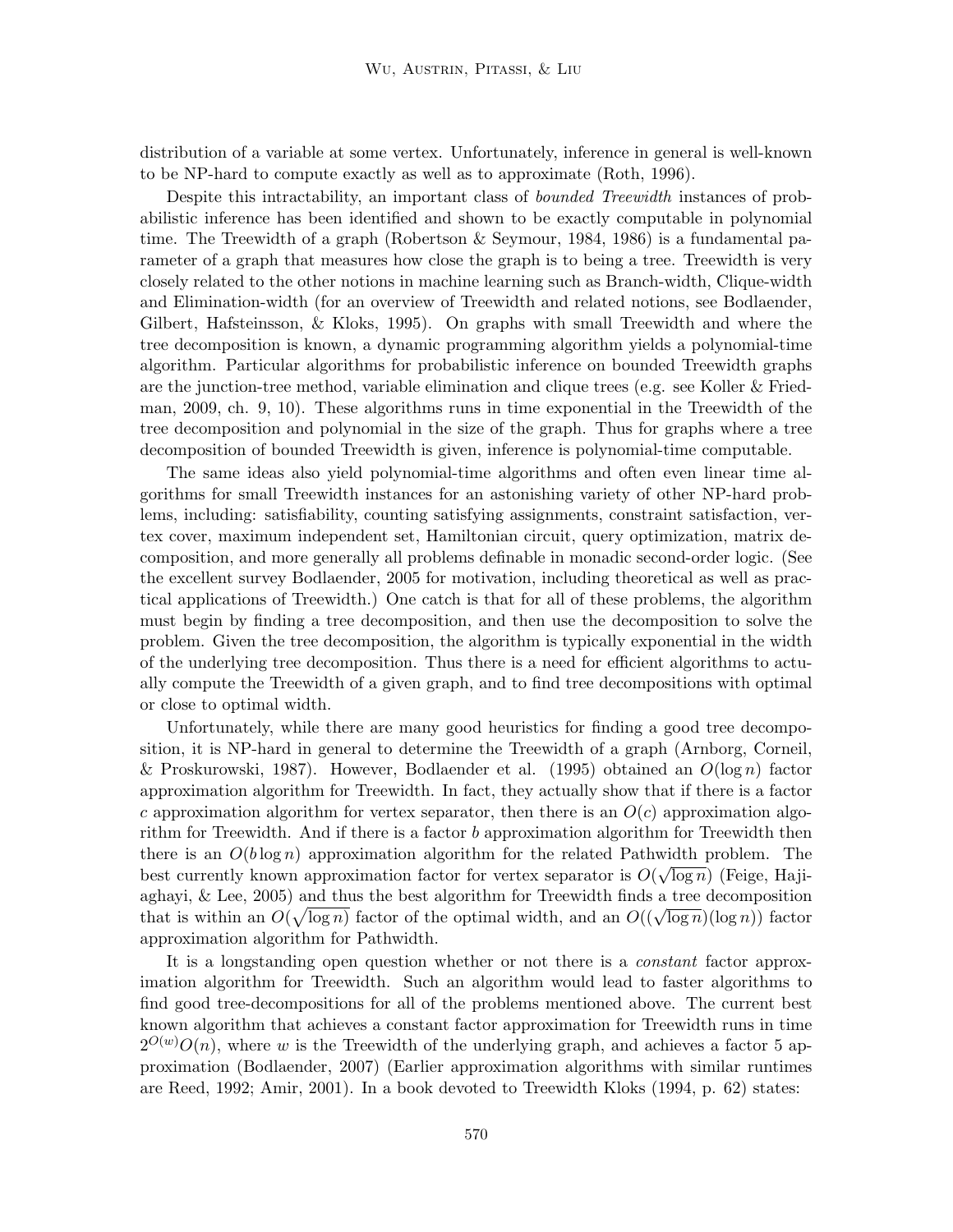"We feel this is one of the biggest open problems in the research dealing with Treewidth and Pathwidth at the moment. If the fast algorithms for solving NPhard problems for graphs with bounded Treewidth are ever to become of practical importance, it is undoubtedly of importance to find good tree-decompositions for these graphs. Since the (current best) approximations do not make many of these algorithms practical, it is of great interest to know whether approximations with a small constant exist."

Nearly twenty years later, it is still an open problem whether or not there is a polynomialtime algorithm to approximate Treewidth to within a constant factor. Similarly, the approximability of many related graph layout problems is also unresolved, including Minimum Cut Linear Arrangement and Interval Graph Completion. In this paper, we make an important step to resolve this problem by showing that Treewidth, Pathwidth, and a host of related graph layout problems are hard to approximate to within any constant factor, under the Small Set Expansion (SSE) conjecture (Raghavendra & Steurer, 2010).

The SSE conjecture is a strengthened version of the conjecture that P is different from NP and warrants some explanation. In the next subsection (Section 1.1), we explain the SSE conjecture, and how it relates to the P versus NP question and to related conjectures. We then state our main hardness results for Treewidth, pebbling problems and graph layout problems (Sections 1.2, 1.4, and 1.5), and discuss related results in Section 1.6.

#### 1.1 The Small Set Expansion Conjecture

The P versus NP problem is the most important and intriguing open problem in the field of computational complexity theory. Many decision problems in theory and practice have been proven to be NP-hard, which indicates that they are impossible to compute in polynomial time, under the widely believed conjecture that  $P \neq NP$ . The discovery of the PCP theorem in the late 80's (Arora, Lund, Motwani, Sudan, & Szegedy, 1998; Arora & Safra, 1998) made it possible to prove that for many optimization problems, approximating the optimal value to within a certain factor is as hard as computing the exact optimal value. In other words, under the conjecture that  $P \neq NP$ , it is not possible to approximate certain optimization problems within some factor that depends on the problem. Celebrated results show that it is NP-hard to approximate MAX-3SAT within a ratio of  $\frac{7}{8} + \epsilon$  for any  $\epsilon > 0$  (Håstad, 2001), which gives the optimal lower bound, since there is a simple algorithm that achieves an approximation ratio of  $\frac{7}{8}$ . Also, it is NP-hard to approximate clique to within a  $n^{1-\epsilon}$ factor for any  $\epsilon > 0$  (Håstad, 1999). Despite this success, for many important problems, the hardness of approximation results obtained through the PCP theorem have not matched the best approximation algorithms known. For example, there are still significant gaps in our understanding of the optimal approximability factor for important problems such as: Vertex Cover, Max-Cut, Bipartite Clique, and Kernel Clustering.

The formulation of the Unique Games Conjecture (UGC) due to Khot (2002) was intended to clarify the approximability of many optimization problems. The conjecture postulates that the problem of determining the value of a certain type of game, known as a unique game, is NP-hard. The conjecture has inspired a remarkable body of work since its formulation. Under UGC, many of the known algorithms in approximation are proven to be tight (for an excellent survey on this topic, see Khot & Vishnoi, 2005). For instance, under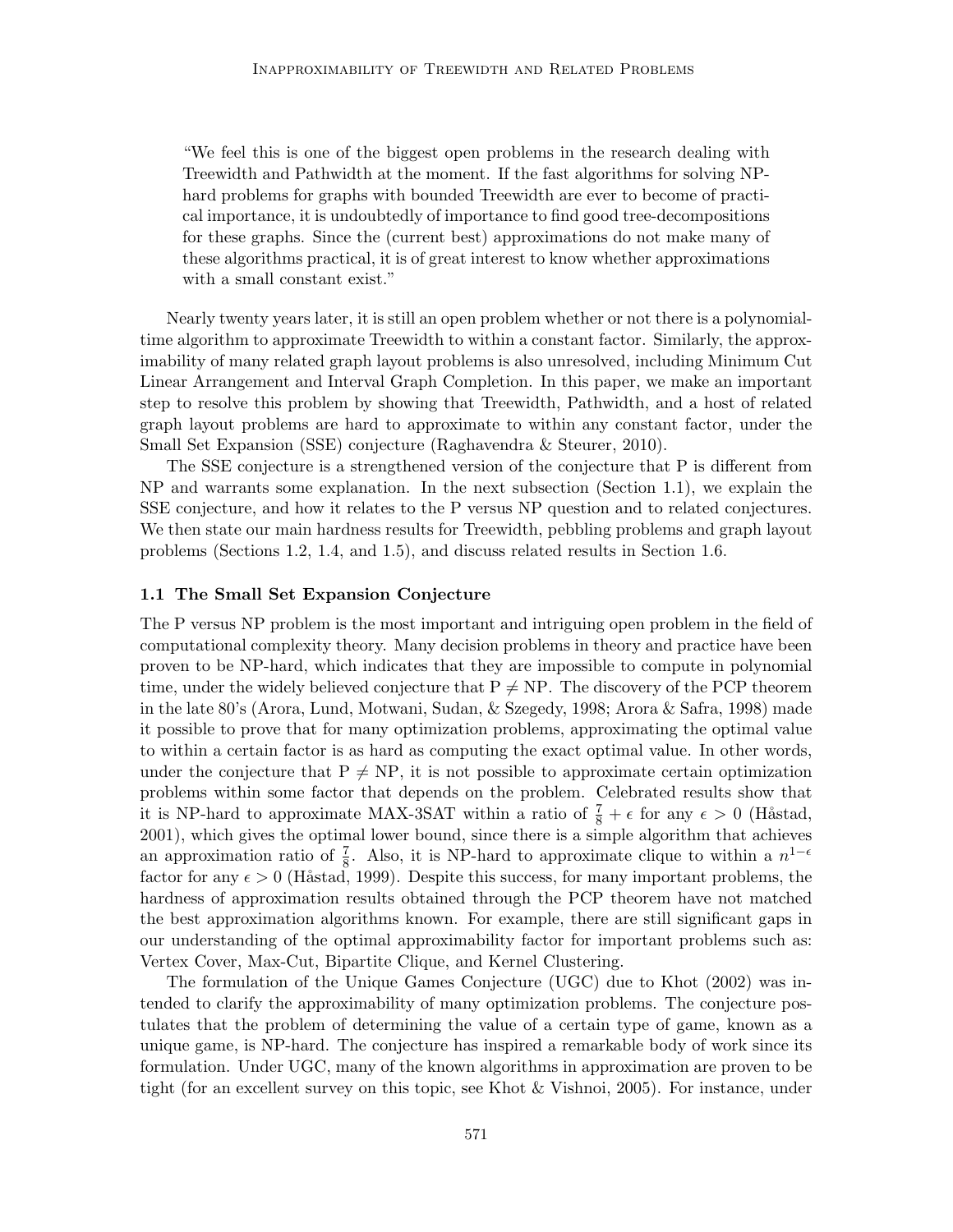the UGC, the Vertex Cover problem is NP-hard to approximate within a factor of  $2 - \epsilon$ , for any  $\epsilon > 0$  (Khot & Regev, 2008). Perhaps most strikingly, Raghavendra (2008) proved that under the UGC, the semi-definite programming (SDP) approximation algorithm for a large class of constraint satisfaction problems (CSP) are essentially the best one can hope for. More specifically, he showed that every maximum constraint satisfaction problem (Max CSP) has an associated sharp approximation threshold  $\tau$ : for every  $\epsilon > 0$ , one can achieve  $a \tau - \epsilon$  approximation in polynomial time using SDP, but obtaining a  $\tau + \epsilon$  approximation is NP-hard. Thus, the UGC has become the central open problem in inapproximability and encapsulates the barrier of designing better polynomial time approximation algorithms for a large class of problems.

Despite this tremendous progress, still there remain important yet stubborn problems such as Treewidth, Balanced Separator, Minimum Linear Arrangement (MLA), and many other graph layout problems whose approximation status remains unresolved even assuming the UGC. Intuitively this is because the hard instances for these problems seem to require a certain global structure such as expansion. (Expansion is a graph property that is akin to high connectivity, and requires that every subset of vertices that is not too large has a large boundary.) Typical reductions for these problems are gadget reductions which preserve global properties of the unique games instance, such as the lack of expansion. Therefore, barring radically new types of reductions that do not preserve global properties, proving hardness for these problems seems to require a stronger version of UGC, where the instance is guaranteed to have certain expansion properties.

In the work of Raghavendra and Steurer (2010), the Small Set Expansion (SSE) Conjecture was introduced, and it was shown that it implies the UGC, and that the SSE Conjecture follows if one assumes that the UGC is true for somewhat expanding graphs. In follow-up work by Raghavendra et al. (2012), it was shown that the SSE Conjecture is in fact equivalent to the UGC on somewhat expanding graphs, and that the SSE Conjecture implies NP-hardness of approximation for balanced separator and MLA. In this light, the Small Set Expansion conjecture serves as a natural unified conjecture that yields all of the implications of UGC and also hardness for expansion-like problems that could not be resolved with the UGC.

Our main contribution in this paper is to prove that a wide range of other graph layout problems are SSE-hard to approximate to within any constant factor. For these problems, no evidence of hardness of approximation was known prior to our results. Moreover, we show that Treewidth, Pathwidth, and Minimum Fill-In are SSE-hard to approximate within any constant factor. This is the first result giving hardness of (relative) approximation for these problems, and gives evidence that no constant factor approximation algorithm exists for them.

It should be noted that the status of the SSE conjecture is very open at this point. In particular, recent results (Arora, Barak, & Steurer, 2010; Barak, Raghavendra, & Steurer, 2011; Guruswami & Sinop, 2011) give subexponential-time algorithms for small set expansion. Still despite this recent progress providing evidence against the SSE conjecture, it remains open. Our SSE-hardness results for Treewidth and related problems may therefore be viewed as establishing a new connection between a fundamental conjecture in complexity theory, and the approximability of a ubiquitous problem in artificial intelligence.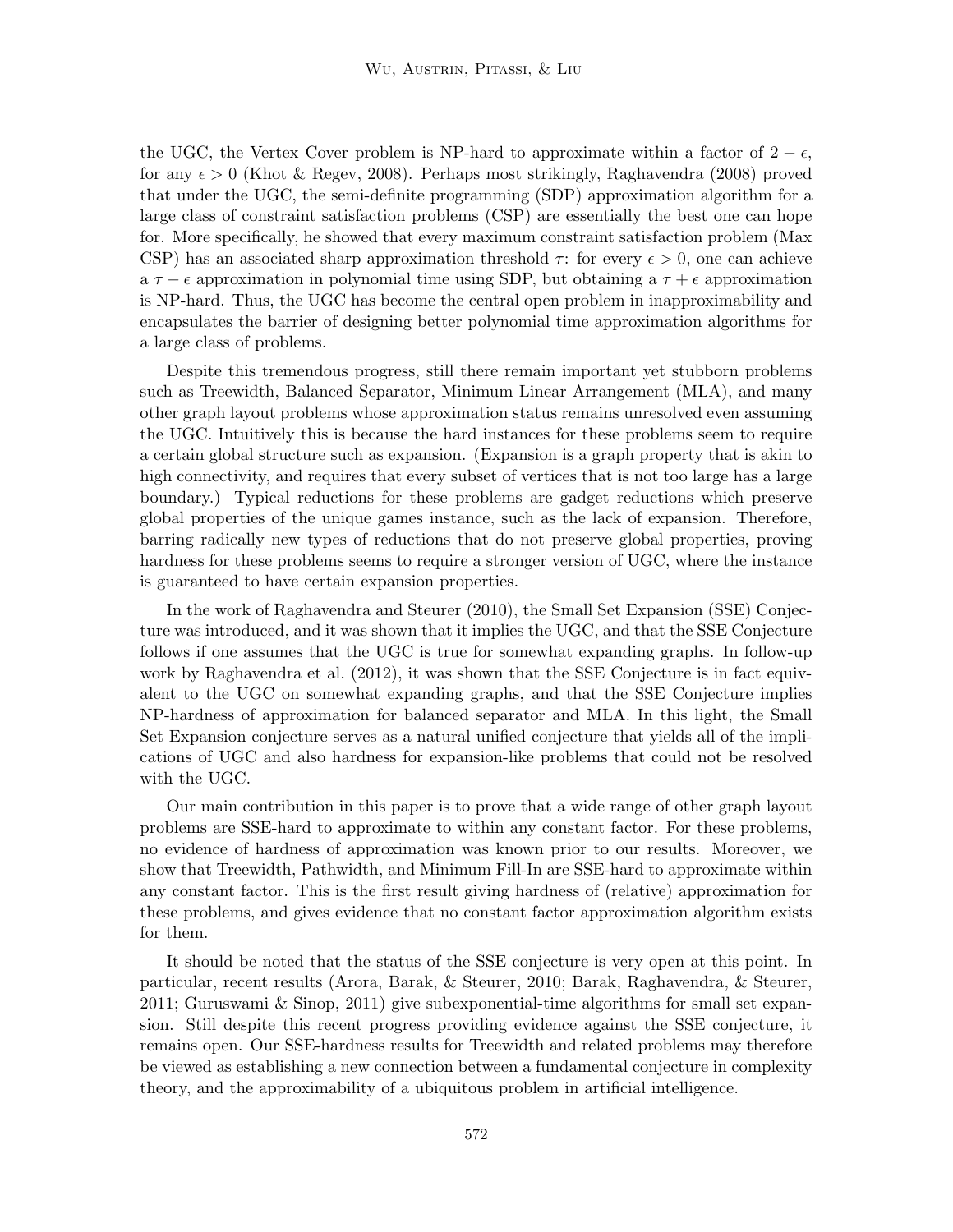#### 1.2 Width Parameters of Graphs

As mentioned earlier, determining the exact Treewidth of a graph and producing an associated optimal tree decomposition (see Definition 2.1) is known to be NP-hard (Arnborg et al., 1987), and a central open problem is to determine whether or not there exists a polynomial time constant factor approximation algorithm for Treewidth (see e.g., Bodlaender et al., 1995; Feige et al., 2005; Bodlaender, 2005). The current best polynomial time approximation algortihm for Treewidth (Feige et al., 2005), computes the Treewidth  $tw(G)$ within a factor  $O(\sqrt{\log \mathsf{tw}(G)})$ . On the other hand, the only hardness result to date for Treewidth shows that it is NP-hard to compute Treewidth within an *additive* error of  $n^{\epsilon}$ for some  $\epsilon > 0$  (Bodlaender et al., 1995). No hardness of approximation is known and not even the possibility of a polynomial-time approximation scheme for Treewidth has been ruled out. In many important special classes of graphs, such as planar graphs (Seymour & Thomas, 1994), asteroidal triple-free graphs (Bouchitté & Todinca, 2003), and H-minor-free graphs (Feige et al., 2005), constant factor approximations are known, but the general case has remained elusive.

On the positive side, there is a large body of literature developing fixed-parameter algorithms for Treewidth. Exactly determining the Treewidth is fixed-parameter tractable: there is a linear time algorithm for computing the (exact) Treewidth for graphs of constant treewidth (Bodlaender, 1996). More specifically this exact algorithm runs in time  $2^{poly(k)}poly(n)$ . Constant factor approximation algorithms achieve better dependence on the treewidth, k, and n, with the best such algorithm running in time  $2^{O(k)}O(n)$  (Bodlaender, 2007).

A related graph parameter is the so-called Pathwidth, which can be viewed as measuring how close G is to a path. The Pathwidth  $\mathsf{pw}(G)$  is always at least  $\mathsf{tw}(G)$ , but can be much larger. The current state of affairs here is similar as for Treewidth; though the current best approximation algorithm only has an approximation ratio of  $O(\sqrt{\log \mathsf{pw}(G)} \log n)$  (Feige et al., 2005), the best hardness result is NP-hardness of additive  $n^{\epsilon}$  error approximation.

Using the recently proposed *Small Set Expansion* (SSE) Conjecture (Raghavendra  $\&$ Steurer, 2010) discussed earlier, we show that both  $tw(G)$  and  $pw(G)$  are hard to approximate within any constant factor. In fact, we show something stronger: it is hard to distinguish graphs with small Pathwidth from graphs with large Treewidth. Specifically:

**Theorem 1.1.** For every  $\alpha > 1$  there is a  $c > 0$  such that given a graph  $G = (V, E)$ it is SSE-hard to distinguish between the case when  $\mathsf{pw}(G) \leq c \cdot |V|$  and the case when  $\mathsf{tw}(G) \geq \alpha \cdot c \cdot |V|.$ 

In particular, both Treewidth and Pathwidth are SSE-hard to approximate within any constant factor.

This is the first result giving hardness of (relative) approximation for these problems, and gives evidence that no constant factor approximation algorithm exists for either of them.

## 1.3 Minimum Fill-In

A closely related graph theoretic property is the Minimum Fill-In of a graph, the minimum number of edges required to add to a graph to triangulate it (i.e., make it chordal).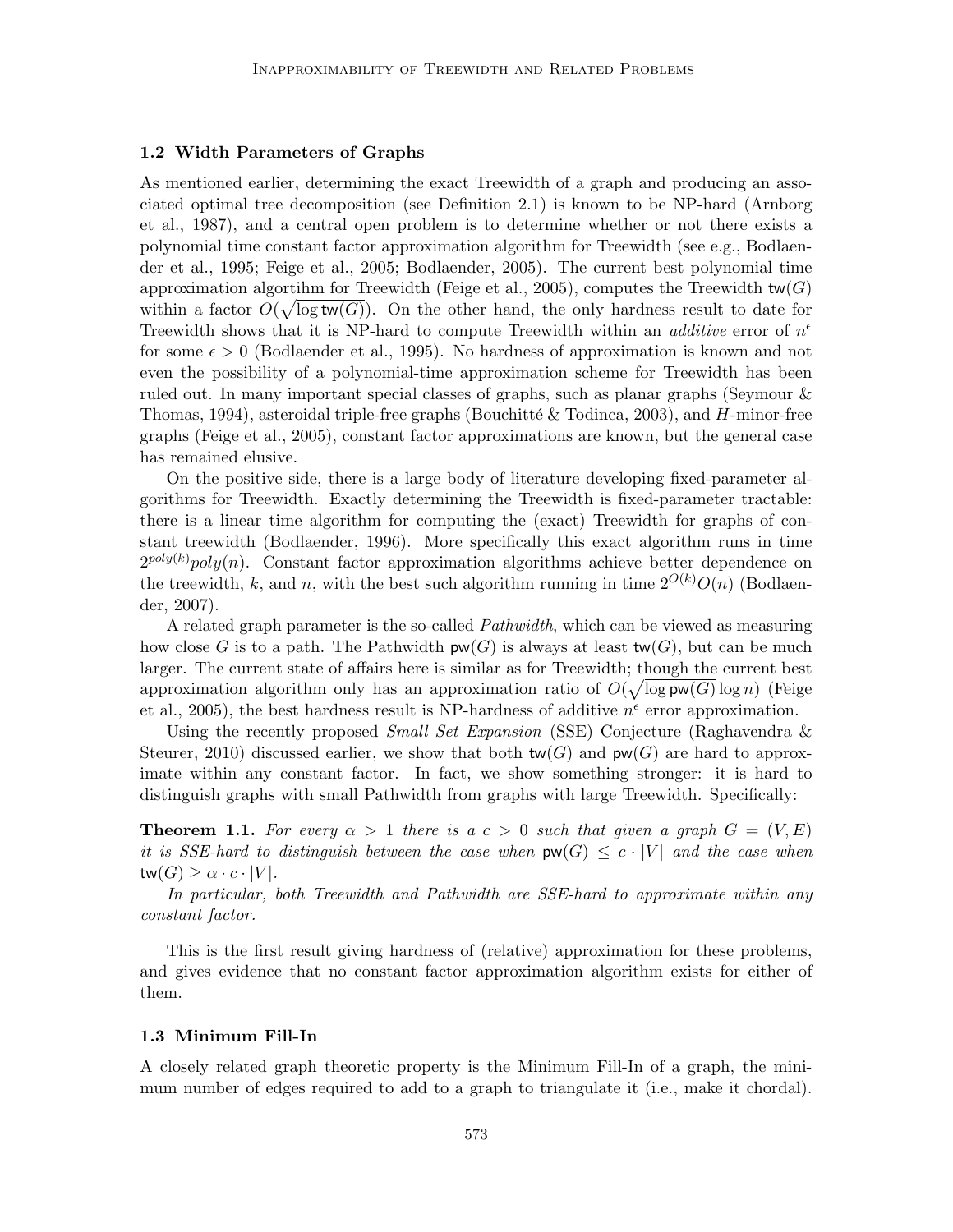This property has important applications with sparse matrix computations (and in particular Gaussian elimination) and artificial intelligence (see the excellent survey in Heggernes, 2006).

Minimum Fill-in has been known to be fixed parameter tractable since 1994, when Kaplan et al. (1994) gave an  $O(|E|16^k)$  algorithm, where k is the number of edges required. From there, several improvements to the running time have been given, with the most recent in 2012 by Fomin and Villanger  $(2012)$ , who gave the first subexponential parameterized algorithm, running in time  $O(2^{O(\sqrt{k}\log k)} + k^2|V| \cdot |E|)$ . In the work of Natanzon et al. (1998), a polynomial time approximation algorithm was presented, which computed a value at most  $8k^2$ , where k is the optimal solution. For graphs with degree bounded by d, their algorithm achieves an approximation ratio of  $O(d^{2.5} \log^4(kd))$ .

This remains the best polynomial time approximation algorithm known to date. In particular, it has remained an open question whether a polynomial time constant factor approximation algorithm exists. In this paper, we show that this is not possible, assuming the SSE Conjecture.

**Theorem 1.2.** It is SSE-hard to approximate the Minimum Fill-In of a graph to within a constant factor.

## 1.4 Pebbling Problems

Graph pebbling is a rich and relatively mature topic in theoretical computer science. Pebbling is a game defined on a directed acyclic graph (DAG), where the goal is to *pebble* the sink nodes of the DAG according to certain rules, using the minimum number of pebbles. The rules for pebbling are as follows. A *black pebble* can be placed on a node if all of the node's immediate predecessors contain pebbles, and can always be removed. A white pebble can always be placed on a node, but can only be removed if all of the node's immediate predecessors contain pebbles. A pebbling strategy is a process of pebbling the sink nodes in a graph according to the above rules. The pebbling cost of a pebbling strategy is the maximum number of pebbles used in the strategy. The Black-White pebbling cost of a DAG is the minimum pebbling cost of all possible pebbling strategies. The black pebbling cost is the minimum pebbling cost over all pebbling strategies that only use black pebbles.

Pebbling games were originally devised for studying programming languages and compiler construction, but have later found a broad range of applications in computational complexity theory. Pebbling is a tool for studying the relationship between computation time and space by means of a game played on directed acyclic graphs. It was employed to model register allocation, and to analyze the relative power of time and space as Turing machine resources. For a comprehensive recent survey on graph pebbling, see the work of Nordström (2010).

Apart from the cost of a pebbling, another important measure is the pebbling time, which is the number of steps (pebble placements/removals) performed. In the context of measuring memory used by computations, this corresponds to computation time, and hence keeping the pebbling time small is a natural priority. The extreme case of this is what we refer to as One-Shot Pebbling, also known as progressive pebbling, considered in the literature (e.g., Sethi, 1973; Lengauer, 1981; Kirousis & Papadimitriou, 1986). In One-Shot Pebbling, we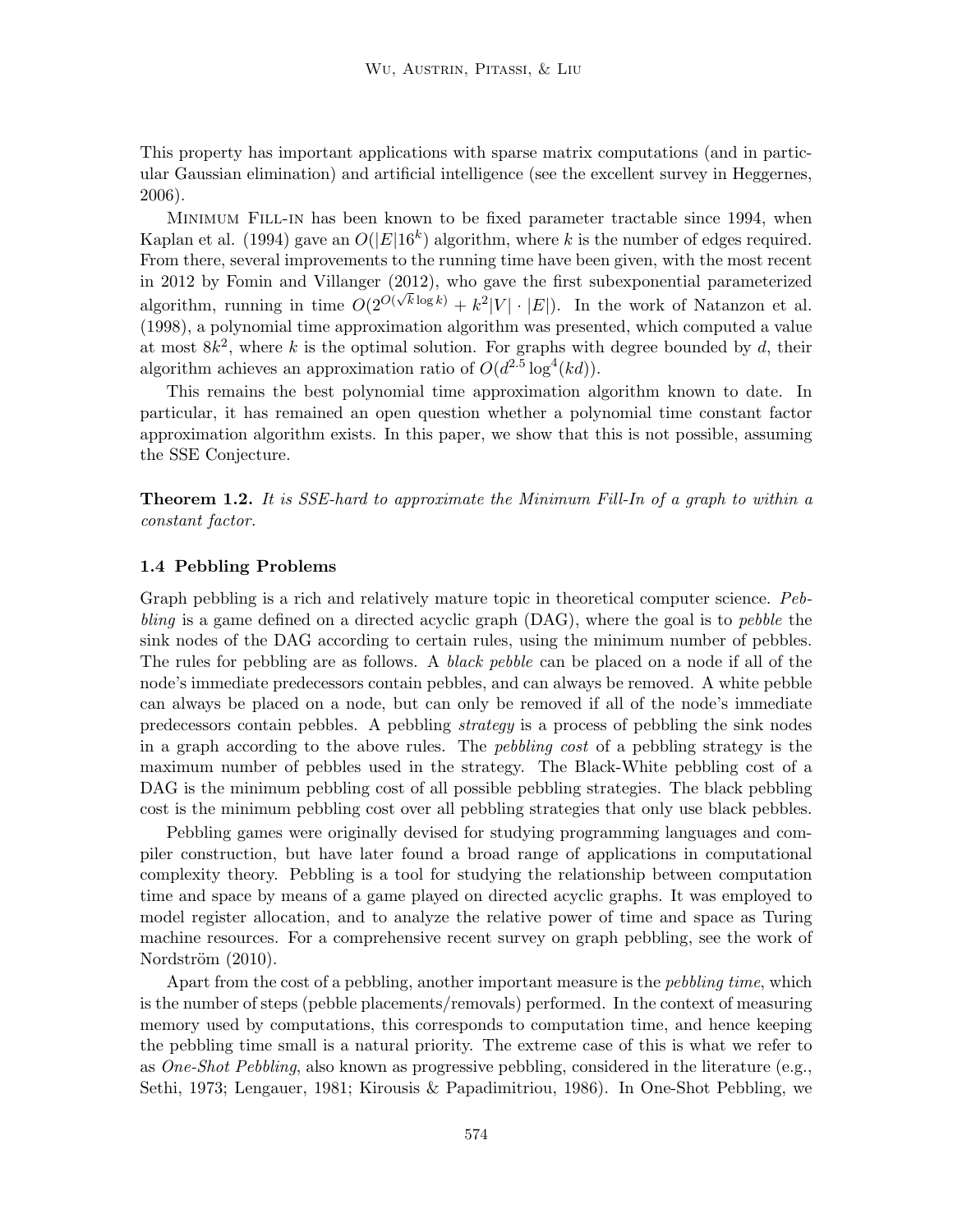have the restriction that each node can receive a pebble only once. Note that this restriction can cause a huge increase in the pebbling cost of the graph (Lengauer  $\&$  Tarjan, 1982).

The One-Shot Pebbling problem is easier to analyze for the following reasons. In the original pebbling problem, in order to achieve the minimum pebbling number, the pebbling time might be required to be exponentially long, which becomes impractical when  $n$  is large. On the other hand, the One-Shot Pebbling problem is more amenable to complexity theoretic analysis as it minimizes the space used in a computation subject to the execution time being minimum. In particular, the decision problem for One-Shot Pebbling is in NP (whereas the unrestricted pebbling problems are PSPACE-complete).

The One-Shot Black Pebbling problem and One-Shot Black-White Pebbling problems admit an  $O(\sqrt{\log n \log n})$  approximation ratio. We show that they are SSE-hard to approximate to within any constant factor. For black pebbling we show that this holds for single sink DAGs with in-degree 2, which is the canonical setting for pebbling games (it seems plausible that the black-white hardness can be shown to hold for this case as well, though we have not attempted to prove this).

**Theorem 1.3.** It is SSE-hard to approximate the One-Shot Black Pebbling problem within any constant factor, even in DAGs with a single sink and maximum in-degree 2.

Theorem 1.4. It is SSE-hard to approximate the One-Shot Black-White Pebbling problem within any constant factor.

No hardness of approximation result of any form was known for One-Shot Pebbling problems. We believe that these results can be extended to obtain hardness for more relaxed versions of bounded time pebbling costs as well. We are currently working on this, and have some preliminary results.

#### 1.5 The Connection: Layout Problems

The graph width and One-Shot Pebbling problems discussed in the previous sections may at first glance appear to be unrelated. However, both sets of problems are instances of a general family of problems, known as graph layout problems. In a graph layout problem (also known as an arrangement problem, or a vertex ordering problem), the goal is to find an ordering of the vertices, optimizing some condition on the edges, such as adjacent pairs being close. Layout problems are an important class of problems that have applications in many areas such as VLSI circuit design.

A classic example is the Minimum Cut Linear Arrangement problem (MCLA). In this problem, the objective is to find a permutation  $\pi$  of the vertices V of an undirected graph  $G = (V, E)$ , such that the largest number of edges crossing any point,

$$
\max_{i} |\{(u, v) \in E | \pi(u) \le i < \pi(v)\}|,\tag{1}
$$

is minimized. MCLA is closely related to the Minimum Linear Arrangement problem (MLA), in which the max in (1) is replaced by a sum. √

The MCLA problem can be approximated to within a factor  $O(\log n)$  $log n$ ). To the best of our knowledge, there is no hardness of approximation for MCLA in the literature. Its cousin MLA was recently proved SSE-hard to approximate within any constant factor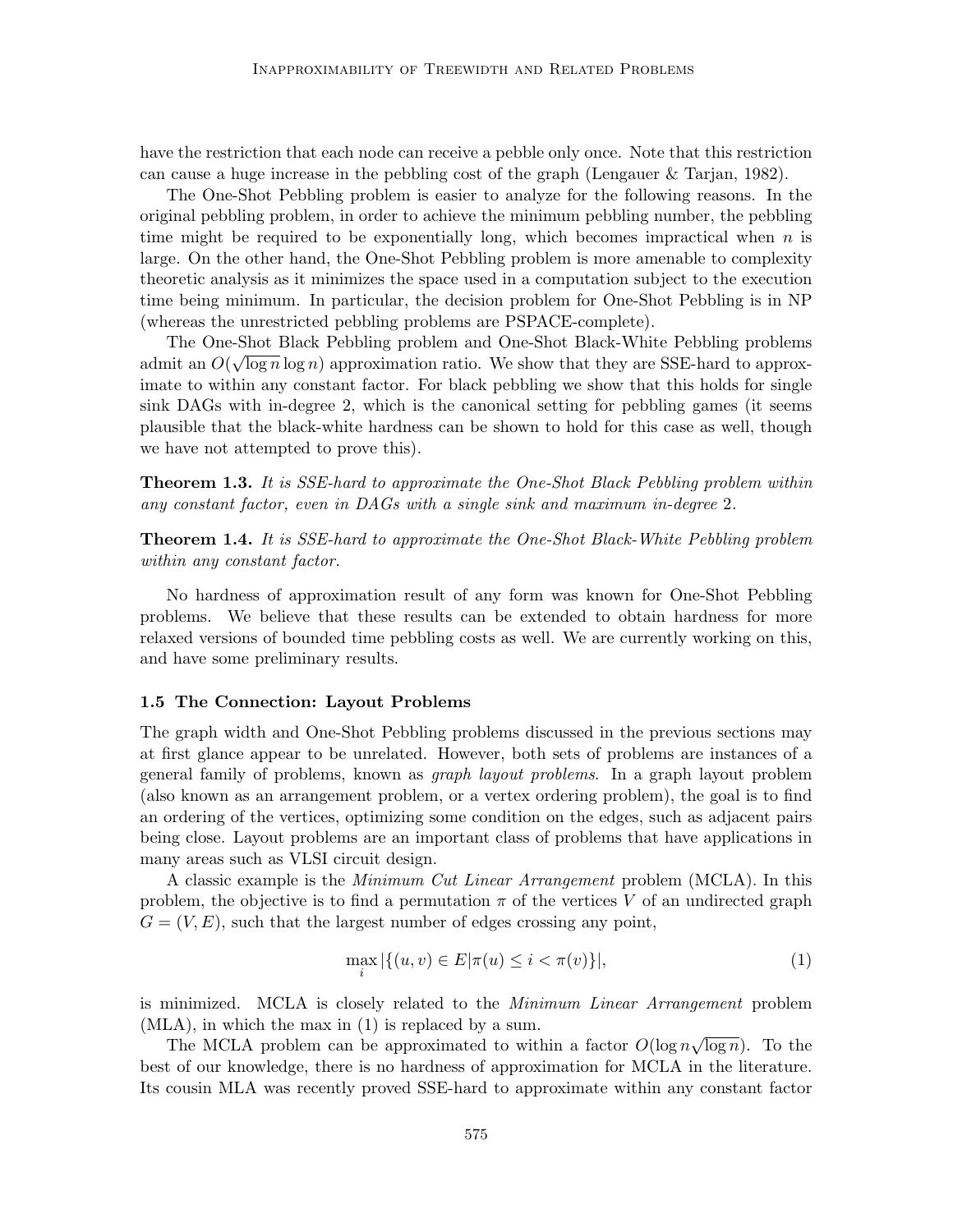(Raghavendra et al., 2012), and we observe that the same hardness applies to the MCLA problem.

Theorem 1.5. It is SSE-hard to approximate the Minimum Cut Linear Arrangement problem within any constant factor.

Another example of graph layout is the Interval Graph Completion Problem (IGC). In this problem, the objective is to find a supergraph  $G' = (V, E')$  of G with the same vertex set  $V$ , such that  $G'$  is an interval graph (i.e., the intersection graph of a set of intervals on the real line) and having minimum number of edges. While not immediately appearing to be a layout problem, using a simple structural characterization of interval graphs (Ramalingam & Rangan, 1988) one can show that IGC can be reformulated as finding a permutation of the vertices that minimizes the sum over the longest edges going out from each vertex, i.e., minimizing

$$
\sum_{u \in V} \max_{(u,v) \in E} \max \{ \pi(v) - \pi(u), 0 \}. \tag{2}
$$

See, for example, the work of Charikar et al. (2010). The current best approximation algorithm for IGC achieves a ratio of  $O(\sqrt{\log n} \log \log n)$  (Charikar et al., 2010). It turns out that the SSE Conjecture can be used to prove super-constant hardness for this problem as well.

Theorem 1.6. It is SSE-hard to approximate the Interval Graph Completion problem within any constant factor.

There is a distinction in IGC of whether one counts the number of edges in the final interval graph – this is the most common definition – or whether one only counts the number of edges added to make G an interval graph (which makes the problem harder from an approximability viewpoint). Our result holds for the common definition and therefore applies also to the harder version. Note that Interval Graph Completion is well connected to Pathwidth: the pathwidth of a graph  $G$  is one less than the smallest clique number of an interval graph that contains G as a subgraph.

Theorems 1.5 and 1.6 are just two examples of layout problems that we prove hardness of approximation for. By varying the precise objective function and also considering directed acyclic graphs, in which case the permutation  $\pi$  must be a topological ordering of the graph, one can obtain a wide variety of graph layout problems. We consider a set of eight such problems, generated by three natural variations (see Section 2.3 for precise details), and show super-constant SSE-based hardness for all of them in a unified way. This set of problems includes MLA, MCLA, and IGC, but not problems such as Bandwidth (but on the other hand, strong NP-hardness inapproximability results for Bandwidth are already known Dubey, Feige, & Unger, 2011). See Table 1 in Section 2.3 for a complete list of problems covered.

Theorem 1.7. Assuming the SSE Conjecture, all problems listed in Table 1 (see page 581) are NP-hard to approximate to within any constant factor.

Let us now return to the problems discussed in the previous sections. It should not be surprising that the One-Shot Black Pebbling problem is equivalent to a graph layout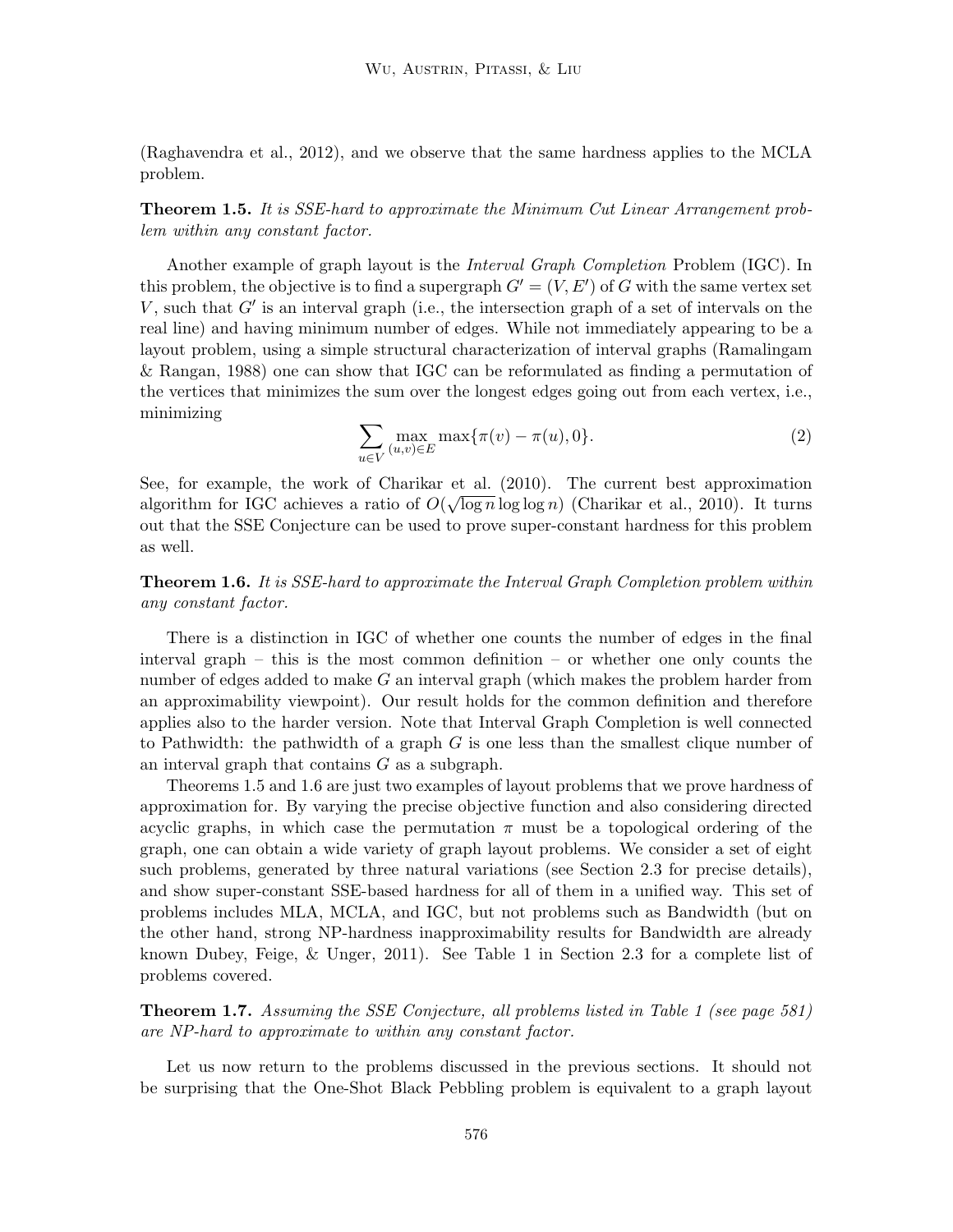problem: the one-shot constraint reduces the problem to determining in which order to pebble the vertices; such an ordering induces a pebbling strategy in an obvious way. (Given a graph layout ordering, the vertices can be black pebbled in that order, with each black pebble removed as soon as that vertex is no longer be needed. Conversely, any black pebbling sequence induces the corresponding ordering on the vertices.) For the black-white case, it is known that the One-Shot Black-White Pebbling cost of  $D$  is interreducible with a layout problem on an undirected graph G. Both of these layout problems are included in the set of problems we show hardness for, so Theorems 1.3 and 1.4 follow immediately from Theorem 1.7.

Turning to the width parameters, Treewidth is equivalent to a graph layout problem called elimination width. Here the objective function is somewhat more intricate than in the set of basic layout problems we consider in Theorem 1.7, but we are able to extend those results to hold also for elimination width. Pathwidth is also known to be equivalent to a certain graph layout problem, and in fact is equivalent to the layout problem which One-Shot Black-White Pebbling reduces to. We use these connections to prove the hardness of approximation for both Treewidth and Pathwidth, thereby obtaining Theorem 1.1.

#### 1.6 Previous Work

As the reader may have noticed, for all the problems mentioned, the best current algorithms achieve similar poly-logarithmic approximation ratios. Given their close relation, this is of course not surprising. Most of the algorithms are obtained by recursively applying some algorithm for the c-balanced separator problem, in which the objective is to find a bipartition of the vertices of a graph such that both sides contain at least a c fraction of vertices, and the number of edges crossing the partition is minimized.

In the pioneering work on separators by Leighton and Rao (1999), an  $O(\log n)$  approximation algorithm for c-balanced separator was given, which was used to design  $O(\log^2 n)$ approximation algorithm for a number of graph layout problems such as MLA, MCLA, and Register Sufficiency. Later, Rao and Richa (1998) improved the approximation algorithm for MLA to a ratio  $O(\log n \log \log n)$ , using a spreading metric method. In the groundbreaking work of Arora et al.  $(2009)$ , semidefinite programming was used to give an improved approximation ratio of  $O(\sqrt{\log n})$  for c-balanced separator. Using their ideas, improved algorithms for ordering problems have been found, such as the  $O(\sqrt{\log n} \log \log n)$ approximation algorithm for IGC and MLA (Charikar et al., 2010), the  $O(\sqrt{\log n})$  approximation algorithm for Treewidth (Feige et al., 2005) and the  $O(\sqrt{\log n} \log n)$  approximation algorithm for Pathwidth (Feige et al., 2005).

It is known that the Register Sufficiency problem (also known as One-Shot Black Pebbling) admits a  $O(\log^2 n)$  approximation algorithm (Ravi, Agrawal, & Klein, 1991). We observe that by plugging in the improved approximation algorithm for direct vertex separator (Agarwal, Charikar, Makarychev, & Makarychev, 2005) into the algorithm by Ravi et √ al. (1991), one can improve this to an  $O(\sqrt{\log n} \log n)$  approximation algorithm.

Again, in these algorithms, the approximation algorithm for c-balanced separator plays a key role. An improved algorithm for c-balanced separator will also improve the approximation algorithms for the other problems. On the other hand, hardness of approximating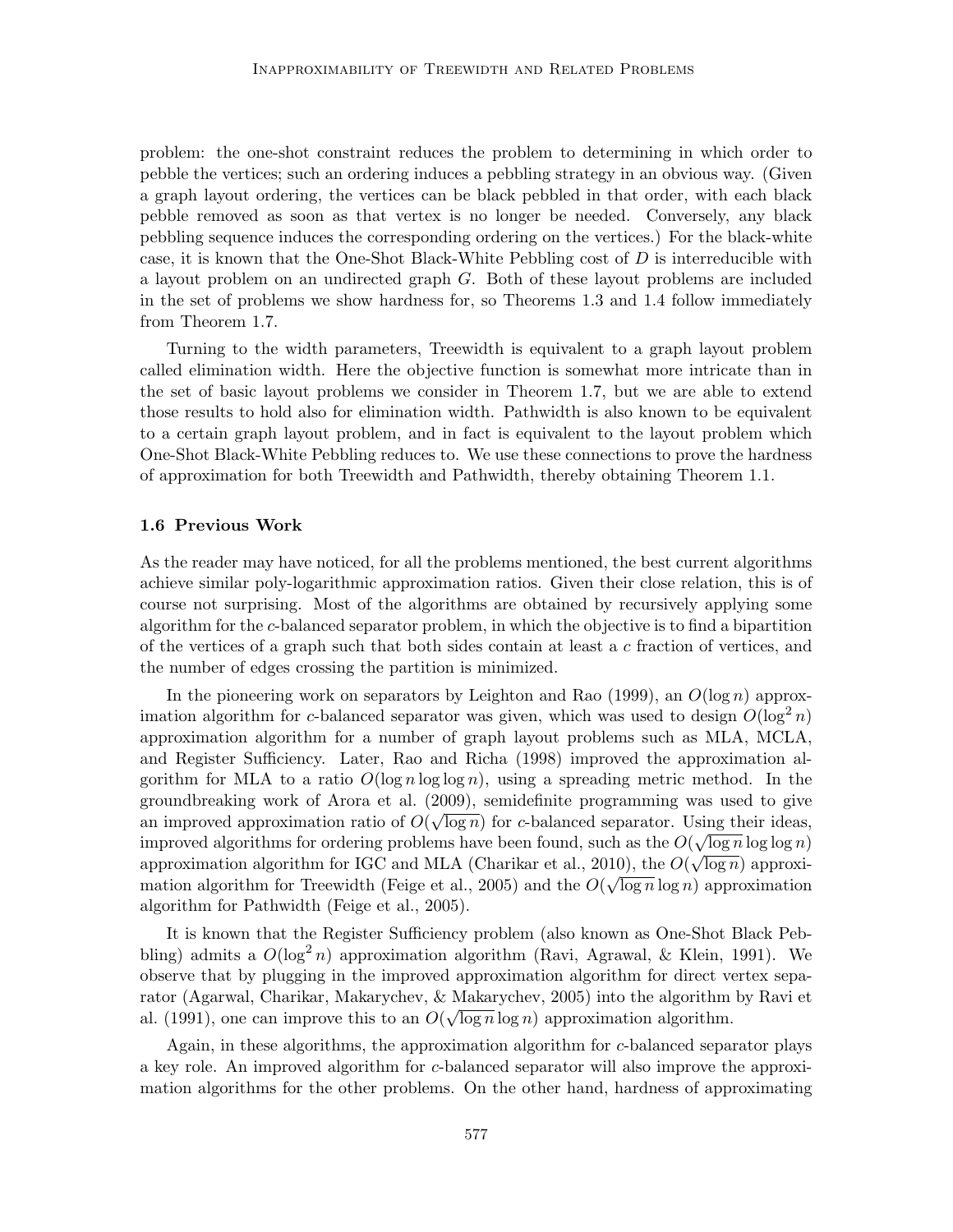c-balanced separator (Raghavendra et al., 2012) does not necessarily imply hardness of approximating layout problems.

On the hardness side, our work builds upon the work by Raghavendra et al. (2012), which showed that the SSE Conjecture implies superconstant hardness of approximation for MLA (and for c-balanced separator). The only other hardness of relative approximation that we are aware of for these problems is a result of the work of Ambühl et al.  $(2007)$ , showing that MLA does not have a PTAS unless NP has randomized subexponential time algorithms.

## 1.7 Organization

The outline for the rest of the paper is as follows. In Section 2, we formally define the layout problems studied as well as Treewidth, Pathwidth, and Minimum Fill-In. After giving an overview of the reductions used in Section 3 we give the full proof of Theorem 1.7 in Section 4. Then, in Section 5 we give the lower bound on Treewidth which combined with the results from Section 4 gives Theorem 1.1. In Section 6 we give the lower bound on Minimum Fill-In. Finally in Section 7 we give some additional reductions for our pebbling instances in order to achieve indegree 2 and single sinks, as promised in Theorem 1.3. We end with some concluding remarks in Section 8.

# 2. Definitions and Preliminaries

For an undirected graph  $G = (V, E)$ , and subsets  $S, S' \subseteq V$ ,  $E(S, S')$  denotes the set of edges that go between S and S'. In other words,  $E(S, S')$  is the set of edges  $(u, v) \in E$  such that  $u \in S$  and  $v \in S'$ .

## 2.1 Treewidth, Elimination Width, and Pathwidth

**Definition 2.1** (Tree decomposition, Treewidth). Let  $G = (V, E)$  be a graph, T a tree, and let  $\mathcal{V} = (V_t)_{t \in \mathcal{T}}$  be a family of vertex sets  $V_t \subseteq V$  indexed by the vertices t of T. The pair  $(T, V)$  is called a *tree decomposition* of G if it satisfies the following three conditions:

- (T1)  $V = \bigcup_{t \in T} V_t;$
- (T2) for every edge  $e \in E$ , there exists a  $t \in T$  such that both endpoints of e lie in  $V_t$ ;
- (T3) for every vertex  $v \in V$ ,  $\{t \in T \mid v \in V_t\}$  is a subtree of T'.

The width of  $(T, V)$  is the number  $\max\{|V_t| - 1 \mid t \in T\}$ , and the *Treewidth* of G, denoted  $tw(G)$ , is the minimum width of any tree decomposition of G.

**Definition 2.2.** Let  $G = (V, E)$  be a graph, and let  $v_1, \ldots, v_n$  be some ordering of its vertices. Consider the following process: for each vertex  $v_i$  in order, add edges to turn the neighborhood of  $v_i$  into a clique, and then remove  $v_i$  from  $G$ . This is an *elimination ordering* of G. The width of an elimination ordering is the maximum over all  $v_i$  of the degree of  $v_i$ when  $v_i$  is eliminated. The *elimination width* of  $G$  is the minimum width of any elimination order.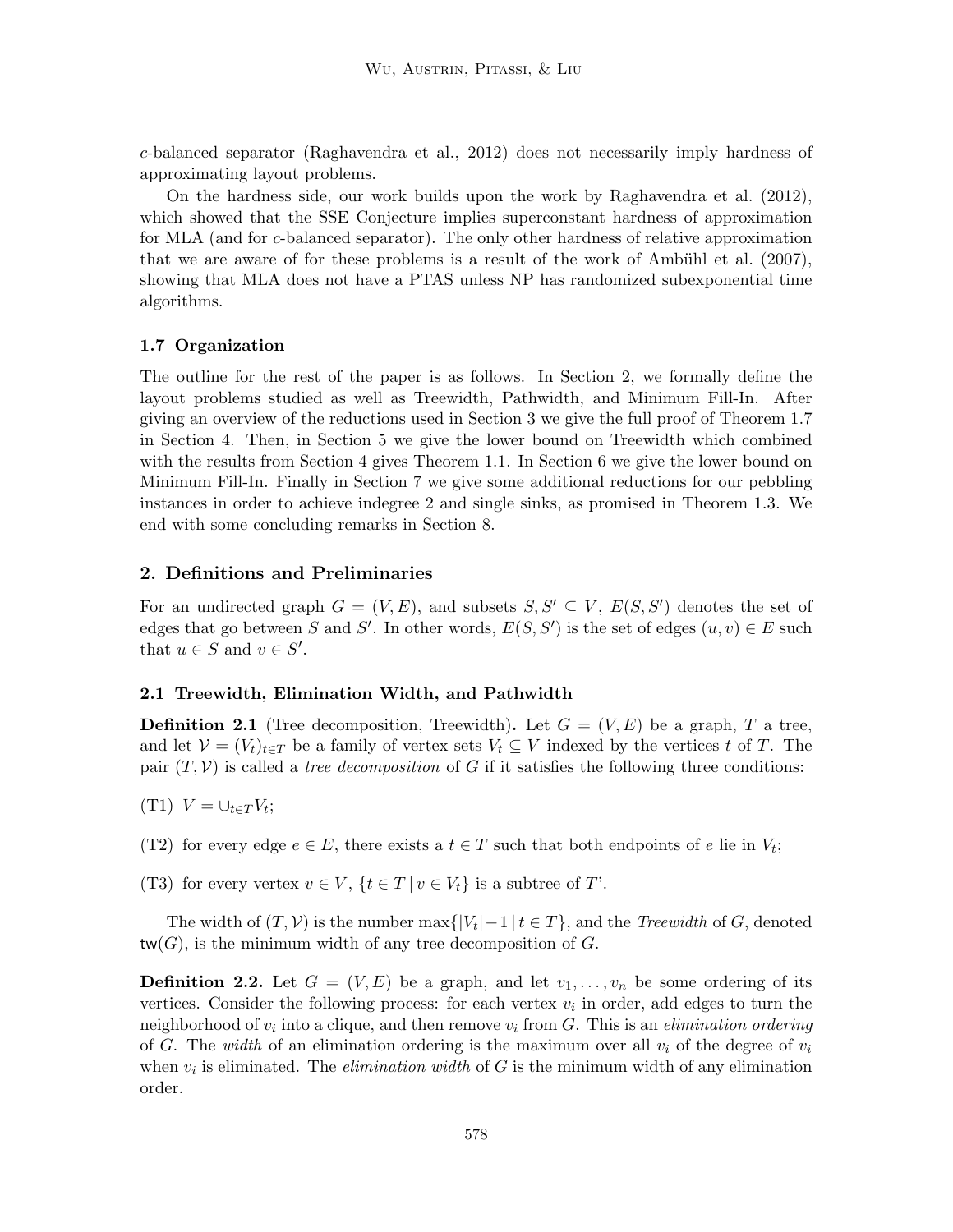**Theorem 2.3** (See e.g., Bodlaender, 2007). For every graph  $G$ , the elimination width of  $G$ equals  $tw(G)$ .

Thus Treewidth is another example of a layout problem. In principle this layout problem can be formulated in the framework of Section 2.3, but the choice of cost function is now more involved than the vertex- and edge-counting considered there.

**Definition 2.4** (Path decomposition, Pathwidth). Given a graph G, we say that  $(T, V)$  is a path decomposition of G if it is a tree decomposition of G and T is a path. The Pathwidth of G, denoted  $\mathsf{pw}(G)$ , is the minimum width of any path decomposition of G.

As claimed earlier, Pathwidth is in fact equivalent with a graph layout problem. (See the next section for the formal definition of layout.)

**Theorem 2.5** (Kinnersley, 1992). For every graph G, we have  $\mathsf{pw}(G) = \mathsf{Lawout}(G; V, \max)$ .

#### 2.2 Minimum Fill-In

**Definition 2.6** (Chordal, Triangulation). A graph G is *chordal* if and only if every cycle of length at least 4 has a chord. For any (possibly non-chordal) graph  $G$ , a *triangulation* of  $G$  is a supergraph of  $G$  which is chordal.

**Definition 2.7** (Minimum Fill-In). The *Minimum Fill-In* of a graph  $G$  is the minimum number of edges required to add to  $G$  to triangulate it; i.e., so that the resulting supergraph is chordal.

The problem of determining the Minimum Fill-In of a graph is sometimes called the Chordal Graph Completion problem.

A perfect elimination ordering of  $G$  is an elimination ordering such that no edges are ever added to  $G$ . Put another way, for each vertex  $v_i$ , its neighbours appearing after it in the ordering form a clique.

**Theorem 2.8** (Fulkerson & Gross, 1965). A graph G is chordal if and only if it has a perfect elimination ordering.

Treewidth and Minimum Fill-In are related through the following theorem.

**Theorem 2.9** (Folklore). Suppose G is a graph with Treewidth k. Then every triangulation of G has a clique of size  $k + 1$ .

#### 2.3 Graph Layout Problems

In this subsection, we describe the set of graph layout problems that we consider. A problem from the set is described by three parameters, giving rise to several different problems. These three parameters are by no means the only interesting graph layout problems (and some of the settings give rise to more or less uninteresting layout problems). However, they are sufficient to capture the problems we are interested in except Treewidth, which in principle could be incorporated as well though we refrain from doing so in order to keep the definitions simple (see Section 2.1 for more details).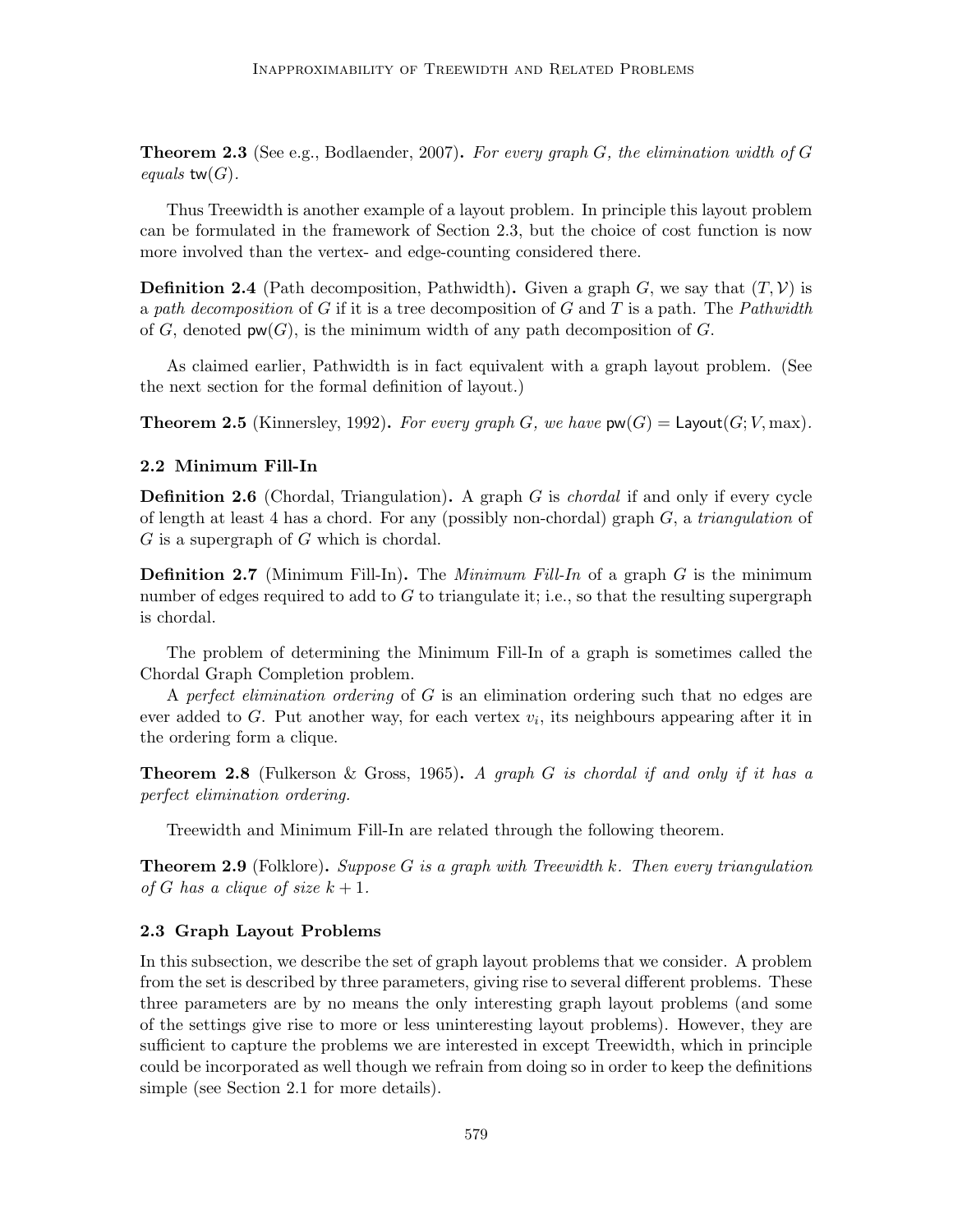First a word on notation. Throughout the paper,  $G = (V, E)$  denotes an undirected graph, and  $D = (V, E)$  denotes a directed (acyclic) graph. Letting n denote the number of vertices of the graph, we are interested in bijective mappings  $\pi: V \to [n]$ . We say that an edge  $(u, v) \in E$  crosses point  $i \in [n]$  (with respect to the permutation  $\pi$ , which will always be clear from context), if  $\pi(u) \leq i < \pi(v)$ .

We consider the following variations:

- 1. Undirected or directed acyclic: In the case of an undirected graph  $G$ , any ordering  $\pi$  of the vertices is a feasible solution. In the case of a DAG D, only the topological orderings of D are feasible solutions.
- 2. Counting edges or vertices: for a point  $i \in [n]$  of the ordering, we are interested in the set  $E_i(\pi)$  of edges crossing this point. When counting edges, we use the cardinality of  $E_i$  as our basic measure. When counting vertices, we only count the set of vertices  $V_i$  to the left of i that are incident upon some edge crossing i. In other words,  $V_i$  is the projection of  $E_i(\pi)$  to the left-hand side vertices. Formally:

$$
E_i(\pi) = \{ e \in E \mid \pi(u) \le i < \pi(v) \text{ where } e = (u, v) \}
$$
\n
$$
V_i(\pi) = \{ u \in V \mid \pi(u) \le i < \pi(v) \text{ for some } (u, v) \in E \}
$$

We refer to  $|E_i(\pi)|$  or  $|V_i(\pi)|$  (depending on whether we are counting edges or vertices) as the *cost* of  $\pi$  at *i*.

3. Aggregation by sum or max: given an ordering  $\pi$ , we aggregate the costs of each point  $i \in [n]$ , by either summation or by taking the maximum cost.

Given these choices, the objective is to find a feasible ordering  $\pi$  that minimizes the aggregated cost.

**Definition 2.10.** (Layout value) For a graph  $H$  (either an undirected graph  $G$  or a DAG D), a cost function C (either E or V), and an aggregation function agg :  $\mathbb{R}^* \to \mathbb{R}$  (either Σ or max), we define Layout  $(H; C, \text{agg})$  as the minimum aggregated cost over all feasible orderings of H. Formally:

$$
\mathsf{Layout}(H; C, \mathrm{agg}) = \min_{\text{feasible } \pi} \operatorname{agg} |C_i(\pi)|.
$$

Example 2.11.

$$
\mathsf{Layout}(G; E, \max) = \min_{\pi} \max_{i \in [n]} |E_i(\pi)|,
$$

where  $\pi$  ranges over all orderings of  $V(G)$ . This we recognize from Section 1.5 as the Minimum Cut Linear Arrangement value of G.

Example 2.12.

$$
\mathsf{Layout}(D; V, \max) = \min_{\pi} \max_{i \in [n]} |V_i(\pi)|,
$$

where  $\pi$  ranges over all topological orderings of the DAG D. As we shall see in Section 2.4, this is precisely the One-Shot Black Pebbling cost of D.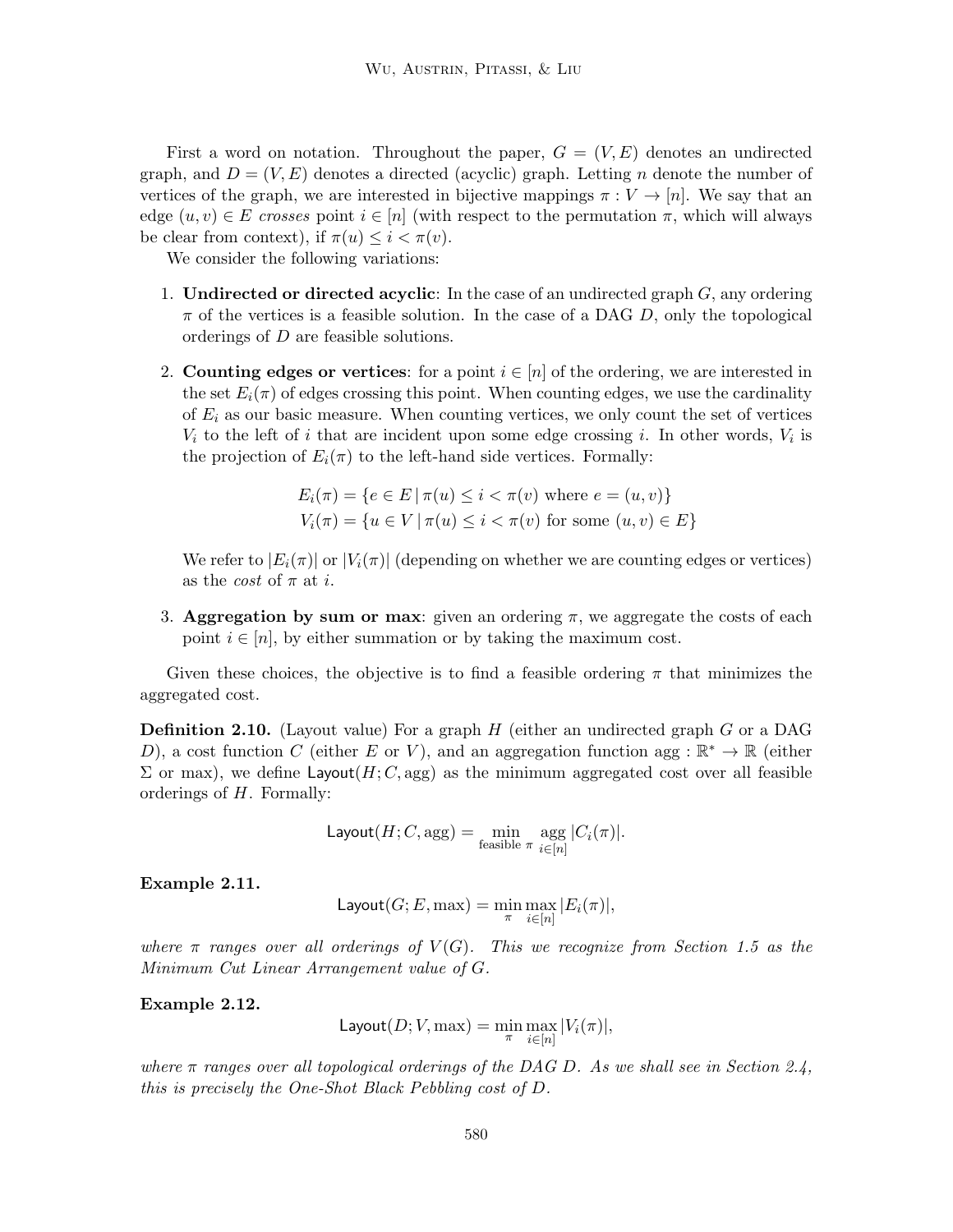| Problem    |               |     | Also known as / Equivalent with    |
|------------|---------------|-----|------------------------------------|
| undir.     | edge          | sum | Minimum/Optimal Linear Arrangement |
| undir.     | edge          | max | Minimum Cut Linear Arrangement     |
|            |               |     | CutWidth                           |
| undir.     | vertex        | sum | Interval Graph Completion          |
|            |               |     | SumCut                             |
| undir.     | vertex        | max | Pathwidth                          |
|            |               |     | One-Shot Black-White Pebbling      |
| <b>DAG</b> | $_{\rm edge}$ | sum | Minimum Storage-Time Sequencing    |
|            |               |     | Directed MLA/OLA                   |
| <b>DAG</b> | edge          | max |                                    |
| <b>DAG</b> | vertex        | sum |                                    |
| <b>DAG</b> | vertex        | max | One-Shot Black Pebbling            |
|            |               |     | Register Sufficiency               |

Table 1: Taxonomy of Layout Problems

Combining the different choices gives rise to a total of eight layout problems (some more natural than others). Several of these appear in the literature under one or more names, and some turn out to be equivalent<sup>1</sup> to problems that at first sight appear to be different. We summarize some of these names in Table 1. In some cases the standard definitions of these problems look somewhat different than the definition given here (e.g., for Pathwidth, One-Shot Pebbling, and Interval Graph Completion). For the Pebbling and Pathwidth problems, we discuss these equivalences of definitions in the following two sections.

For Interval Graph Completion, recall from Section 1.5 that the objective is to minimize

$$
\sum_{u\in V}\max_{(u,v)\in E}\max\{\pi(v)-\pi(u),0\}.
$$

In other words, we are counting the longest edge going to the right from each point  $i$ . If the length of this edge is l then the edge contributes 1 to  $V_i(\pi), \ldots, V_{i+l-1}(\pi)$  and hence the objective can be rewritten as

$$
\sum_{u \in V} |V_i(\pi)|,
$$

so that Interval Graph Completion is precisely  $\mathsf{Layout}(G; V, \Sigma)$ .

#### 2.4 Pebbling Problems

In this section we define pebbling problems and their one-shot versions.

**Definition 2.13.** (Pebbling Configurations) Let  $D = (V, E)$  be a directed acyclic graph (DAG). A pebbling configuration of D is a pair  $(B, W)$  of (disjoint) subsets of vertices (representing the set  $B$  of vertices that have black pebbles, and the set  $W$  of vertices that have white pebbles on them).

<sup>1.</sup> Here, we consider two optimization problems equivalent if there are reductions between them that change the objective values by at most an additive constant.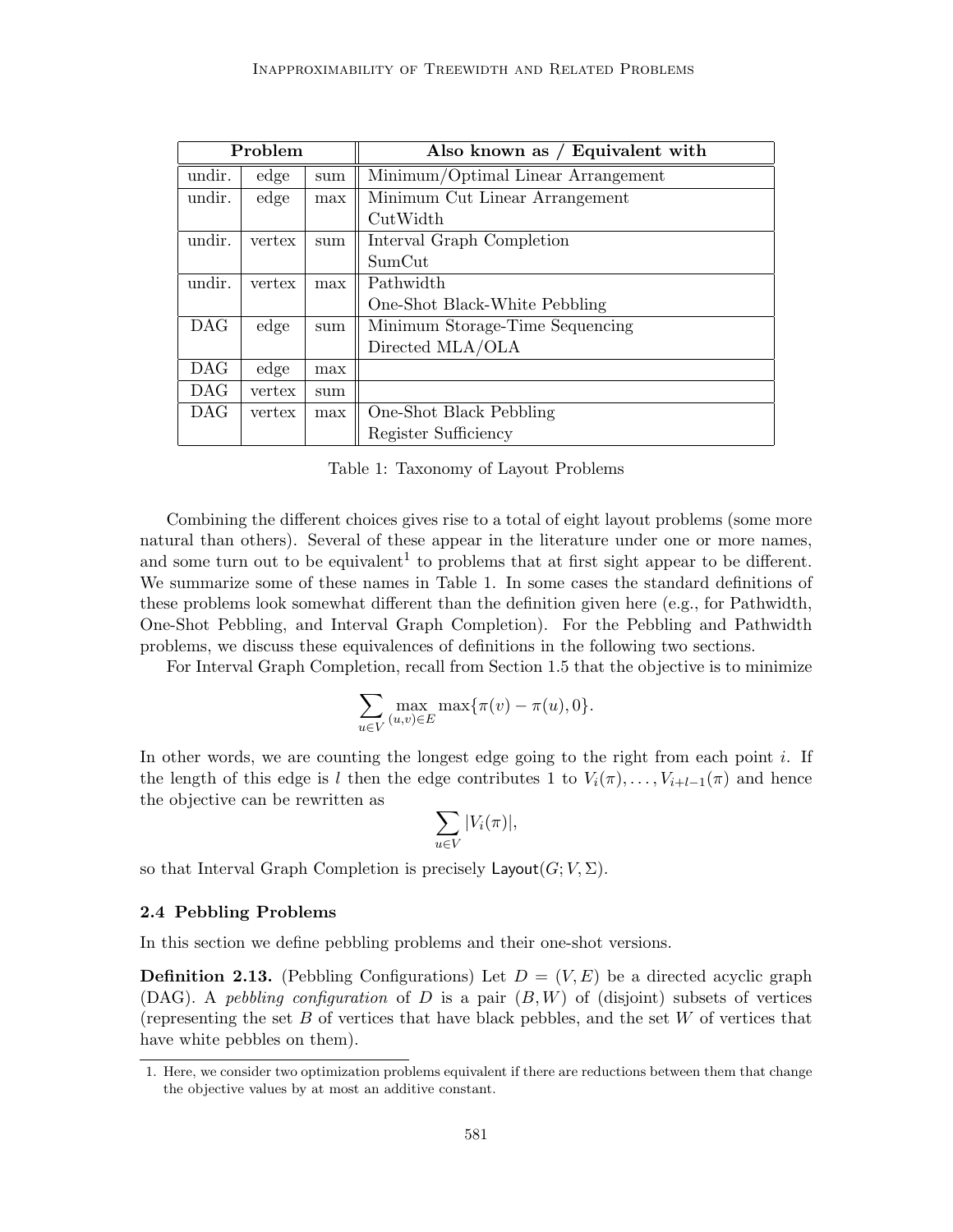**Definition 2.14.** (Black and Black-White Pebbling Strategies) Let  $D = (V, E)$  be a directed acyclic graph. A Black-White Pebbling strategy for  $D$  is a sequence of pebble configurations  $\mathcal{P} = \{P_0, \ldots, P_{\tau}\}\$  such that:

- (i) the first and last configurations contain no pebbles; that is  $P_0 = P_\tau = (\emptyset, \emptyset)$ .
- (ii) each sink vertex u of D is pebbled at least once, i.e., there is some  $P_t = (B_t, W_t)$  such that  $u \in B_t \cup W_t$ .
- (iii) each configuration follows from the previous configuration by one of the following rules:
	- (a) A black pebble can be removed from a vertex.
	- (b) A black pebble can be placed on a pebble-free vertex  $v$  if all of the immediate predecessors of v are pebbled.
	- (c) A white pebble can be placed on a pebble-free vertex.
	- (d) A white pebble can be removed from a vertex  $v$  if all of the immediate predecessors of v are pebbled.

A Black Pebbling Strategy for G is a Black-White Pebbling strategy in which no white pebbles are used.

The cost of a pebbling strategy is  $cost(\mathcal{P}) = \max_{0 \leq t \leq \tau} \{|B_t \cup W_t|\}$ . The Black-White Pebbling cost of  $D$  is the minimum cost of any Black-White Pebbling strategy of  $D$ , and similarly the Black Pebbling cost of  $D$  is the minimum cost of any Black Pebbling Strategy of D.

**Definition 2.15.** (One-Shot Black and One-Shot Black-White Pebbling) A One-Shot Black (resp. Black-White) pebbling strategy is a Black (resp. Black-White) Pebbling strategy in which each node is only pebbled once. The One-Shot Black (resp. Black-White) pebbling cost of D, denoted  $BP^{1s}(D)$  (resp.  $BWP^{1s}(D)$ ) is the minimum cost of any One-Shot Black (resp. Black-White) Pebbling strategy of D.

As mentioned in Table 1, One-Shot Pebbling problems can be formulated as Layout problems.

**Lemma 2.16.** For every DAG  $D = (V, E)$ , we have  $BP^{1s}(D) =$  Layout $(D, V, \text{max})$ .

*Proof.* Suppose  $\pi$  is the optimal ordering of Layout( $D, V, \text{max}$ ), we pebble the vertices according to  $\pi$ . We remove a pebble from vertex u if and only if all of the successors of u are pebbled. Since  $\pi$  is a topological order of D, this is a valid pebbling strategy. It is easy to verify that after pebbling  $\pi(i)$ , the number of pebbles on the graph is  $|V_i(\pi)|$ . Therefore the number of pebbles used in the above strategy is  $\textsf{Layout}(D, V, \text{max})$ . On the other hand, suppose  $\Gamma$  is the optimal pebbling strategy, let  $\sigma$  be the ordering of vertices to receive a pebble in Γ. We consider the number of pebbles on the graph after pebbling the *i*-th vertex in  $\sigma$ . For any vertex u that has a pebble, if the vertex has a successor that has not yet been pebbled, then the pebble on u cannot be removed, since u cannot be pebbled again. Therefore the number of pebbles on the graph is at least  $|V_i(\sigma)|$ . Thus  $\mathsf{BP}^{\text{ls}}(D) \ge \max_{i \in [n]} |V_i(\sigma)| \ge \mathsf{Layout}(D, V, \max).$  $\Box$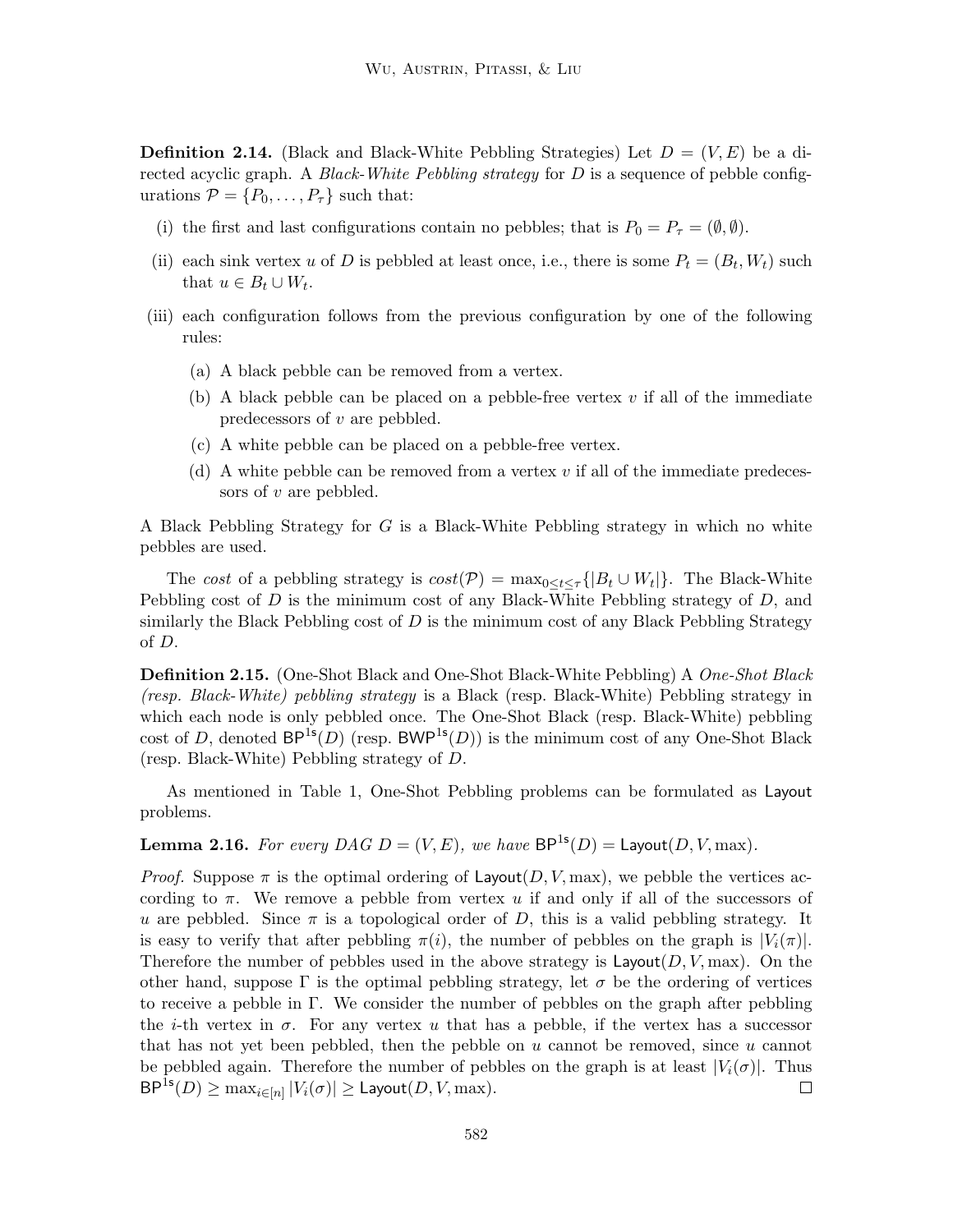For One-Shot Black-White Pebbling, we have the following reductions by Lengauer (1981), showing that One-Shot Black-White Pebbling is equivalent to the undirected Max-Vertex Layout Problem.

**Lemma 2.17** (Lengauer, 1981). For a given DAG  $D = (V, E)$ , let  $G_D = (V, E_D)$  be an undirected graph with  $E_D = \{(v, w) | (v, w) \in E\}$  ∪  $\{(v, w) | \exists u, (v, u), (w, u) \in E\}$ . Then

$$
\mathsf{BWP}^{1s}(D) = \mathsf{Layout}(G_D, V, \max) - 1.
$$

**Lemma 2.18** (Lengauer, 1981). For an undirected graph  $G = (V, E)$ , let  $D_G = (V \cup E, E_G)$ be a DAG with  $E_G = \{(v, e) | e \in E, v \in V, v \in e\}$ . Then

Layout $(G, V, \text{max}) = \text{BWP}^{1s}(D_G) + 2.$ 

## 2.5 Small Set Expansion Conjecture

In this section we define the SSE Conjecture. Let  $G = (V, E)$  be an undirected d-regular graph. For a set  $S \subseteq V$  of vertices, we write  $\Phi_G(S)$  for the (normalized) edge expansion of S,

$$
\Phi_G(S) = \frac{|E(S, V \setminus S)|}{d|S|}
$$

The Small Set Expansion Problem with parameters  $\eta$  and  $\delta$ , denoted  $\mathsf{SSE}(\eta, \delta)$ , asks if G has a small set S which does not expand or whether all small sets are highly expanding.

**Definition 2.19** (SSE( $\eta$ , $\delta$ )). Given a d-regular graph  $G = (V, E)^2$ , SSE( $\eta$ , $\delta$ ) is the problem of distinguishing between the following two cases:

**Yes** There is an  $S \subseteq V$  with  $|S| = \delta|V|$  and  $\Phi_G(S) \leq \eta$ .

**No** For every  $S \subseteq V$  with  $|S| = \delta |V|$  it holds that  $\Phi_G(S) \geq 1 - \eta$ .

This problem was introduced by Raghavendra and Steurer (Raghavendra & Steurer, 2010), who conjectured that the problem is hard.

**Conjecture 2.20** (Small Set Expansion Conjecture). For every  $\eta > 0$ , there is a  $\delta > 0$ such that  $\mathsf{SSE}(\eta, \delta)$  is NP-hard.

As has become common for a conjecture like this (such as the Unique Games Conjecture), we say that a problem is *SSE-hard* if it is as hard to solve as the SSE problem. Formally, a decision problem  $\mathcal{P}$  (e.g., a gap version of some optimization problem) is *SSE-hard* if there is some  $\eta > 0$  such that for every  $\delta > 0$ ,  $\mathsf{SSE}(\eta, \delta)$  polynomially reduces to P.

Subsequently, Raghavendra et al. (2012) showed that the SSE Problem can in turn be reduced to a quantitatively stronger form of itself. To state this stronger version, we need to first define Gaussian noise stability.

**Definition 2.21.** Let  $\rho \in [-1, 1]$ . We define  $\Gamma_{\rho} : [0, 1] \to [0, 1]$  by

$$
\Gamma_{\rho}(\mu) = \Pr\left[X \le \Phi^{-1}(\mu) \land Y \le \Phi^{-1}(\mu)\right]
$$

where  $\Phi^{-1}$  is inverse function of normal distribution, and X and Y are jointly normal random variables with mean 0 and covariance matrix  $\begin{pmatrix} 1 & \rho \\ 1 & 1 \end{pmatrix}$  $\rho$  1 .

<sup>2.</sup> d is a constant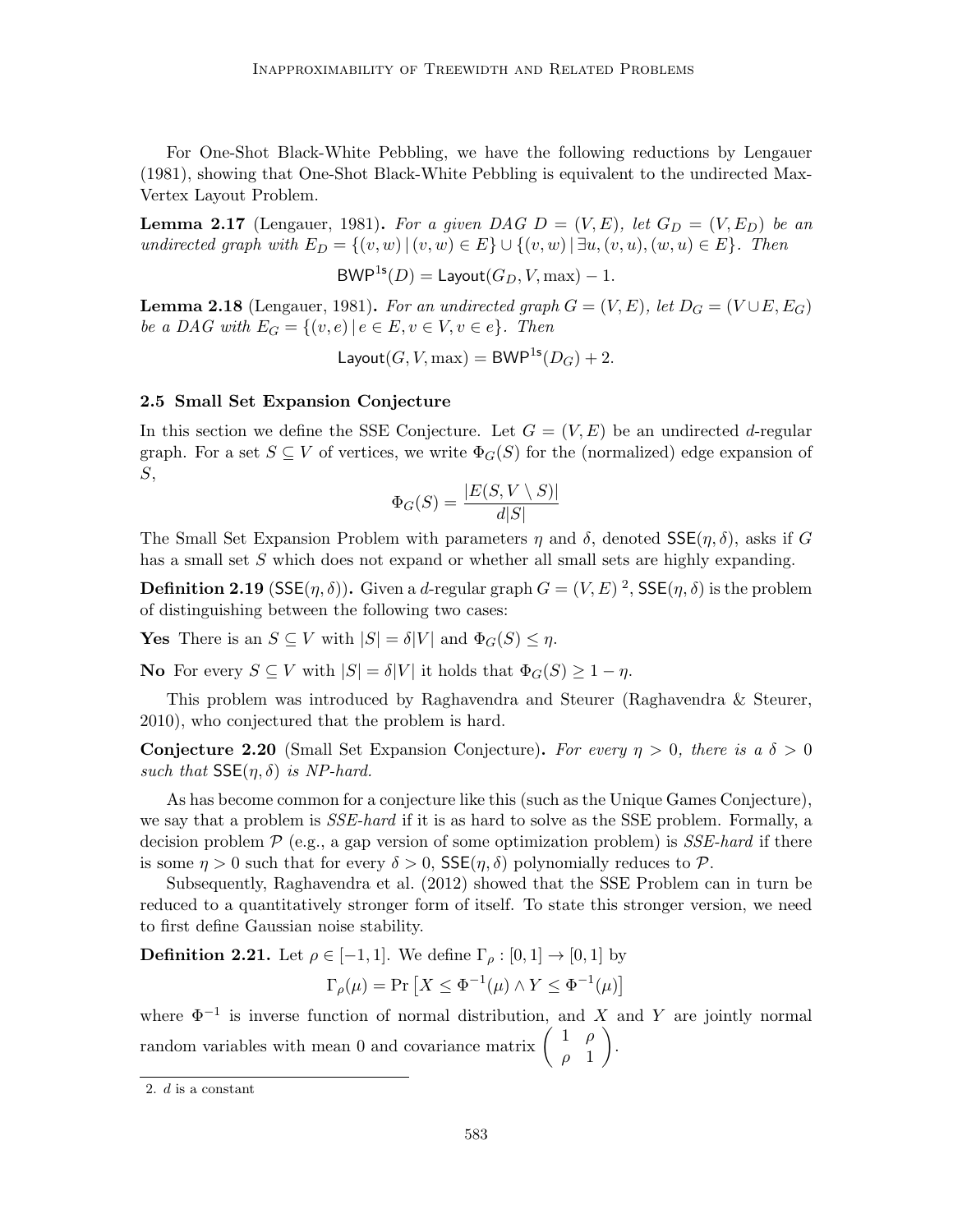The only property we shall need of  $\Gamma_{\rho}$  is the following well-known fact on the asymptotic behaviour for  $\rho$  close to 1 and  $\mu$  bounded away from 0.

**Fact 2.22.** (Raghavendra et al., 2012) There is a constant  $c > 0$  such that for all sufficiently small  $\epsilon$  and all  $\mu \in [1/10, 1/2]$ ,

$$
\Gamma_{1-\epsilon}(\mu) \le \mu(1 - c\sqrt{\epsilon}).
$$

We can now state the strong form of the SSE Conjecture.

**Conjecture 2.23** (SSE Conjecture, Equivalent Formulation). For every integer  $q > 0$  and  $\epsilon, \gamma > 0$ , it is NP-hard to distinguish between the following two cases for a given d-regular  $graph G = (V, E)$ 

- **Yes** There is a partition of V into q equi-sized sets  $S_1, \ldots, S_q$  such that  $\Phi_G(S_i) \leq 2\epsilon$  for every  $1 \leq i \leq q$ .
- **No** For every  $S \subseteq V$ , letting  $\mu = |S|/|V|$ , it holds that  $\Phi_G(S) \geq 1 (\Gamma_{1-\epsilon/2}(\mu) + \gamma)/\mu$ .

For future reference, let us make two remarks about the strong form of the conjecture.

**Remark 2.24.** In the Yes case of Conjecture 2.23, the number of edges leaving  $S_i$  is at most

$$
|E(S_i, V \setminus S_i)|^3 = \Phi_G(S_i)d|S| \le 4\epsilon|E|/q.
$$

In particular, the total number of edges that are not contained in one of the  $S_i$ 's is at most

$$
\frac{1}{2}\sum_{i}|E(S_i, V \setminus S_i)| \leq 2\epsilon|E|.
$$

**Remark 2.25.** Using Fact 2.22 we see that, in the  $\bf{No}$  case of Conjecture 2.23, we have

$$
\Phi_G(S) \ge c'\sqrt{\epsilon},
$$

for some constant  $c' > 0$ , provided  $\mu \in [1/10, 1/2]$  and setting  $\gamma \leq \sqrt{\epsilon}$ . In particular, for every  $|V|/10 \leq |S| \leq 9|V|/10$ , we have  $|E(S, V \setminus S)| \geq c\sqrt{\epsilon}|E|$  (switching roles of S and  $V \setminus S$  for  $|S| > |V|/2$ , for some constant  $c > 0$  (not the same constant as in Fact 2.22).

## 3. Brief Overview of Reductions

In this section, we give a very brief overview of the reductions used to prove that the layout problems of Table 1 are SSE-hard to approximate within any constant factor. The full details of these reductions can be found in Section 4.

For the two undirected edge problems (i.e., MLA and MCLA), the hardness follows immediately from the strong form of the SSE Conjecture (Conjecture 2.23) – for the case of MLA this was proved in the work of Raghavendra et al. (2012) and the proof for MCLA is similar. This is our starting point for the remaining problems. Unfortunately, the results do

<sup>3.</sup>  $E(S_1, S_2)$  indicates the number of edges between vertex set  $S_1$  and  $S_2$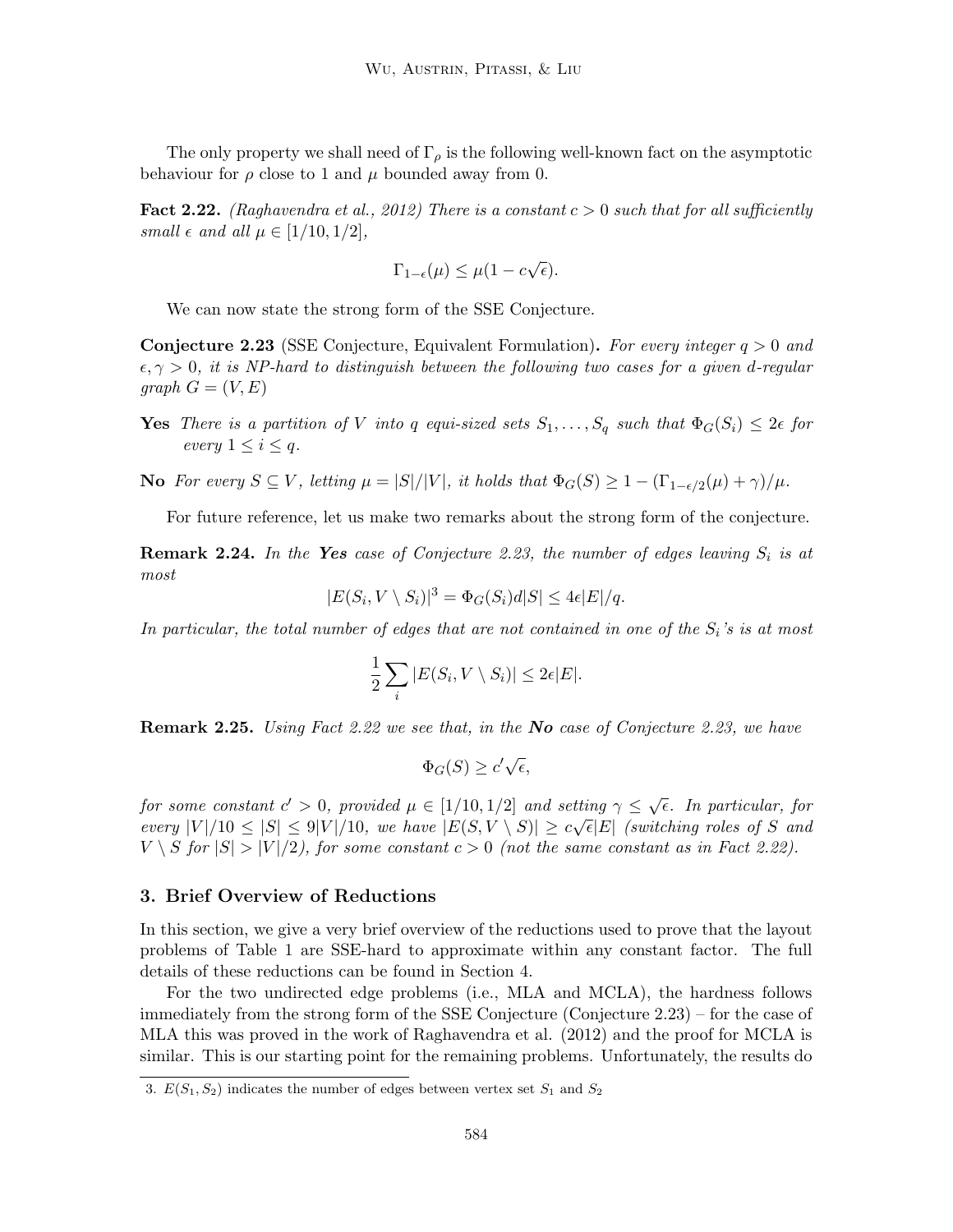

Figure 1: Overview of Reductions. Dashed arrows indicate that the reduction is obtained by the identity mapping, whereas solid arrows indicate a nontrivial transformation from one problem to the other.

not follow from hardness for MLA/MCLA in a black-box way; for the soundness analyses we end up having to use the expansion properties of the original SSE instance.

We then give a reduction from MLA/MCLA to the four directed problems. This reduction simply creates the bipartite graph where the vertex set is the union of the edges and vertices of the original graph  $G$ , with directed arcs from an edge  $e$  to the vertices incident upon  $e$  in  $G$ . The use of direction here is crucial: it essentially ensures that both the vertex and edge counts of any feasible ordering corresponds very closely to the number of edges crossing the point in the induced ordering of G.

To obtain hardness for the remaining two undirected problems, we perform a similar reduction as for the directed case, creating the bipartite graph of edge-vertex incidences. However, since we are now creating an undirected graph, we can no longer force the edges to be chosen before the vertices upon which they are incident, which was a key property in the reduction for the directed case. In order to overcome this, we duplicate each original vertex a large number of times. This gives huge penalties to orderings which do not "essentially" obey the desired direction of the edges, and makes the reduction work out.

The results for Treewidth, which are presented in Section 5, follows from an additional analysis of the instances produced by the reduction for undirected vertex problems.

Finally, the reduction for directed problems, implying hardness for One-Shot Black Pebbling, does not produce the kind of "nice" instances promised by Theorem 1.3. In Section 7, we give some additional transformation to achieve these properties.

Figure 1 gives a high-level overview of these reductions.

#### 4. Hardness For Layout Problems

In this section, we show that all of the layout problems defined in Section 2.3 are SSEhard to approximate within any constant factor. This also shows that Pathwidth and the One-Shot Pebbling problems are hard to approximate within any constant.

## 4.1 Hardness for MCLA and MLA

In this section, we recall the proof in the work of Raghavendra et al. (2012) for MLA, and observe that it applies to MCLA as well. For an undirected graph  $G$ , let us write  $MCLA(G)$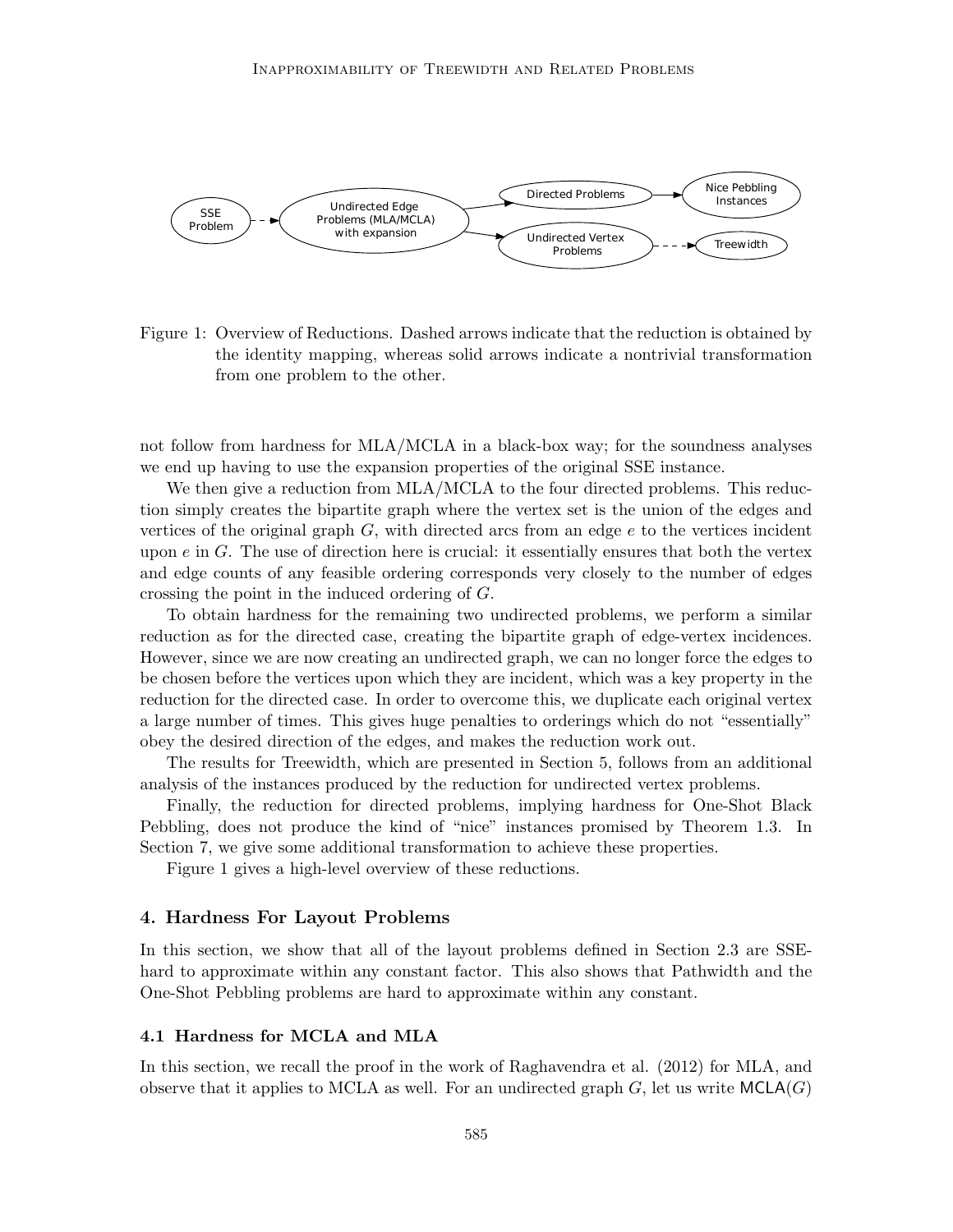(resp.,  $MLA(G)$ ) for the MCLA value (resp., MLA value) of  $G$ , i.e.,

$$
\mathsf{MLA}(G) = \mathsf{Layout}(G; E, \Sigma) = \min_{\pi} \sum_{i \in [n]} |E_i(\pi)|
$$

$$
\mathsf{MCLA}(G) = \mathsf{Layout}(G; E, \max) = \min_{\pi} \max_{i \in [n]} |E_i(\pi)|.
$$

**Theorem 4.1.** For every  $\epsilon > 0$ , given a graph  $G = (V, E)$ , it is SSE-hard to distinguish between:

**Yes**  $MLA(G) \le O(\epsilon \cdot |V| \cdot |E|)$  and  $MLA(G) \le O(\epsilon |E|)$ 

No For every  $S \subseteq V$  with  $|V|/10 \leq |S| \leq 9|V|/10$ , it holds that  $|E(S, V \setminus S)| \geq \Omega(\sqrt{\epsilon}|E|)$ .  $\Omega$  is the particular,  $\mathsf{MLA}(G) \geq \Omega(\sqrt{\epsilon} \cdot |V| \cdot |E|)$  and  $\mathsf{MLA}(G) \geq \Omega(\sqrt{\epsilon} |E|)$ .

*Proof.* We use the instances for Conjecture 2.23 with  $q = 1/\epsilon$ . Let  $G = (V, E)$  be an instance for Conjecture 2.23.

In the Yes case, we have disjoint sets  $S_1, \ldots, S_q$  and for each set  $S_j$ ,  $|S_j| = n/q = \epsilon n$ ,  $\Phi_G(S_j) \leq 2\epsilon$ . We give an ordering  $\pi: V \to [1, ..., n]$  of the vertices such that  $\max_{i \in [n]} |E_i(\pi)| \leq$  $3\epsilon|E|$  as follows. Order the vertices as  $S_1, \ldots, S_q$  (with the order within each  $S_j$  chosen arbitrary) and let this order be  $\pi$ . For any  $i \in [n]$ , we show that  $|E_i(\pi)| \leq 3\epsilon |E|$ . Suppose  $\pi^{-1}(i)$  is a vertex in  $S_j$ . Each edge in  $E_i(\pi)$  either has both end-points inside  $S_j$ , or its endpoints in two different  $S_k$ 's. The total number of edges inside  $S_j$  is at most  $\epsilon dn/2 = \epsilon |E|$ . Moreover, by Remark 2.24, the total number of edges with end-points in two different  $S_k$ 's is at most  $2\epsilon|E|$ . Therefore,  $\mathsf{MCLA}(G) \le \max_i |E_i(\pi)| \le 3\epsilon|E|$ . The MLA value can be bounded similarly.

The property of the No instance is the same as in Conjecture 2.23 (via Remark 2.25), and the implications for the MLA and MCLA values are immediate.  $\Box$ 

#### 4.2 Reduction To Directed Graphs

Given an undirected graph  $G = (V, E)$ , we construct a directed graph  $D = (V', E')$  as follows. In order to distinguish the elements of V and E from the elements of  $V'$  and  $E'$ , we refer to elements of  $V$  as vertices, elements of  $E$  as edges, elements of  $V'$  as nodes, and elements of  $E'$  as arcs.

There is a node in D for each vertex and for each edge of G, i.e.,  $V' = V \cup E$ . The graph D is bipartite with bipartition  $V, E$ , and there is an arc in D from  $e \in E$  to  $v \in V$  if e is incident upon v. Formally,

$$
V' = V \cup E
$$
  

$$
E' = \{(e, v) \mid e \in E, v \in V, v \in e\}.
$$

See also Figure 2.

The remainder of this section is devoted to analyzing the reduction. First, it is easy to give an upper bound on the four Layout values of  $D$  in terms of the MLA and MCLA values of G.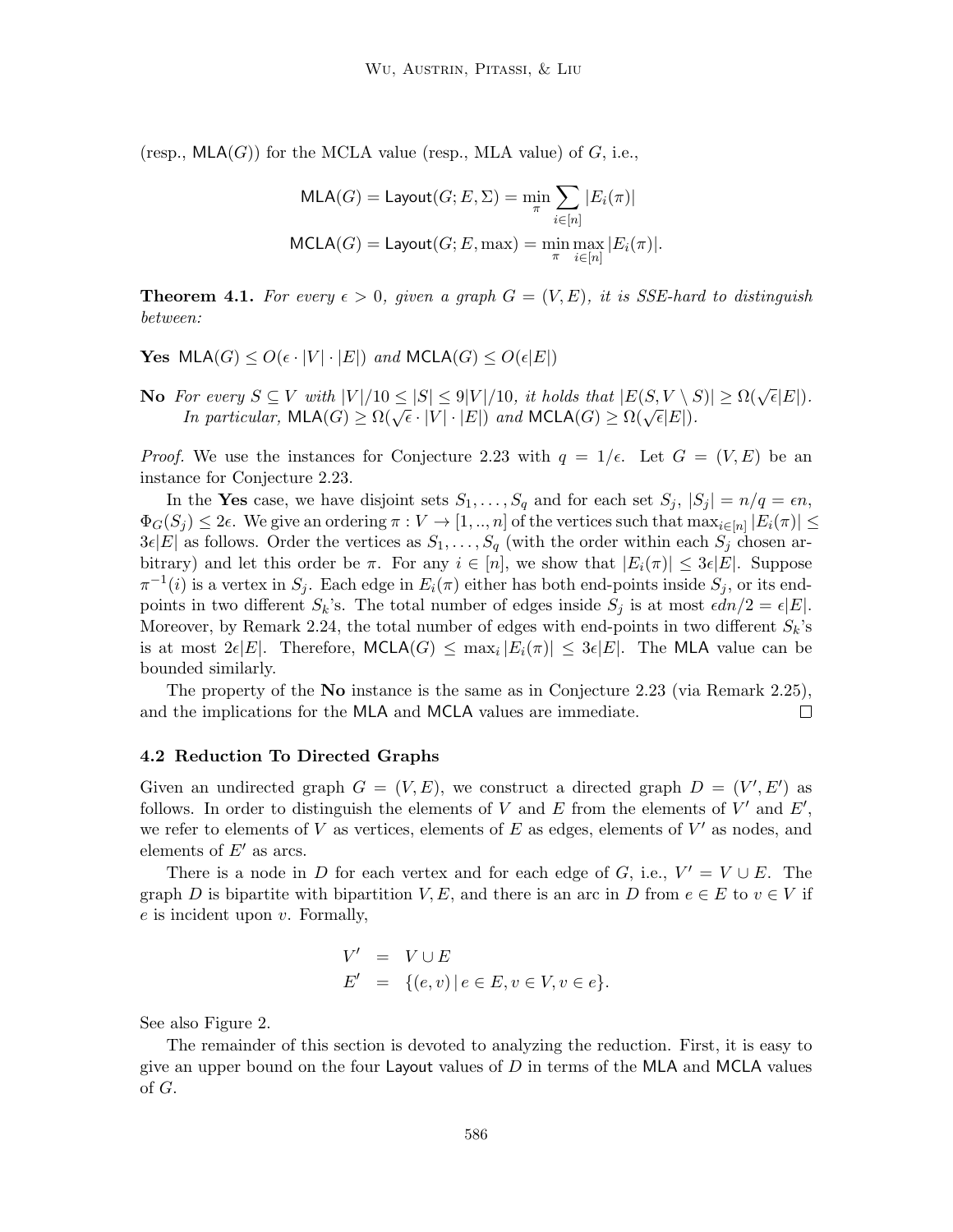

Figure 2: The reduction from G to D.

**Lemma 4.2.** The DAG D constructed from G as above satisfies the following:

$$
\mathsf{Layout}(D; E, \Sigma) \le (\mathsf{MLA}(G) + O(|E|)) \cdot (d+1)
$$
  

$$
\mathsf{Layout}(D; E, \max) \le \mathsf{MCLA}(G) + d.
$$

Note that, for the purposes of applying this to the graphs of Theorem 4.1 the error term of  $|E|$  (resp. d) is insignificant compared to the MLA (resp. MCLA) value of G.

*Proof.* Consider an ordering  $\pi$  of V. For a set of vertices S of V, let  $u_{\pi}(S) \in S$  denote the vertex of S that comes first in the ordering  $\pi$ .

We extend  $\pi$  to an ordering  $\pi'$  of V' by inserting each edge  $e = (u, v)$  immediately before the vertex  $u_{\pi}(e)$ . It is easy to see that for each node  $z \in V'$ ,

$$
|E_z(\pi')| \leq |E_{u_{\pi}(z)}(\pi)| + d
$$

where  $E_v(\pi)$  for a vertex v is an abbreviation for  $E_{\pi(v)}(\pi)$ . This immediately implies

$$
\mathsf{Layout}(D; E, \max) \le \max_{z \in V'} |E_z(\pi')| \le \max_{u \in V} |E_u(\pi)| + d,
$$

Setting  $\pi$  to be an optimal MCLA ordering of G, we obtain the second claim of the Lemma. Similarly, using that  $|u_{\pi}^{-1}(v)| \leq d+1$  for every  $v \in V$ , we get

$$
\mathsf{Layout}(D; E, \Sigma) \le \sum_{z \in V'} |E_z(\pi')| = \sum_{v \in V} \sum_{\substack{z \in V' \\ u_\pi(z) = v}} |E_z(\pi')| \le (d+1) \sum_{v \in V} |E_v(\pi)| + d|V'|,
$$

Setting  $\pi$  to be an optimal MLA ordering of G and using  $|V'| = O(|E|)$ , we obtain the first claim of the Lemma.  $\Box$ 

Next we use Theorem 4.1 to argue the converse direction.

**Lemma 4.3.** Let  $0 \le \epsilon < 1$ . Suppose G has the property that for every  $|V|/10 \le |S| \le$ **Definite 4.3.** Let  $0 \le \epsilon < 1$ . Suppose  $\Theta$  has the  $9|V|/10$  we have  $|E(S, V \setminus S)| \ge \Omega(\sqrt{\epsilon}|E|)$ . Then,

$$
\mathsf{Layout}(D; V, \Sigma) \ge \Omega(\sqrt{\epsilon}|E|^2)
$$
  
Layout(D; V, max)  $\ge \Omega(\sqrt{\epsilon}|E|)$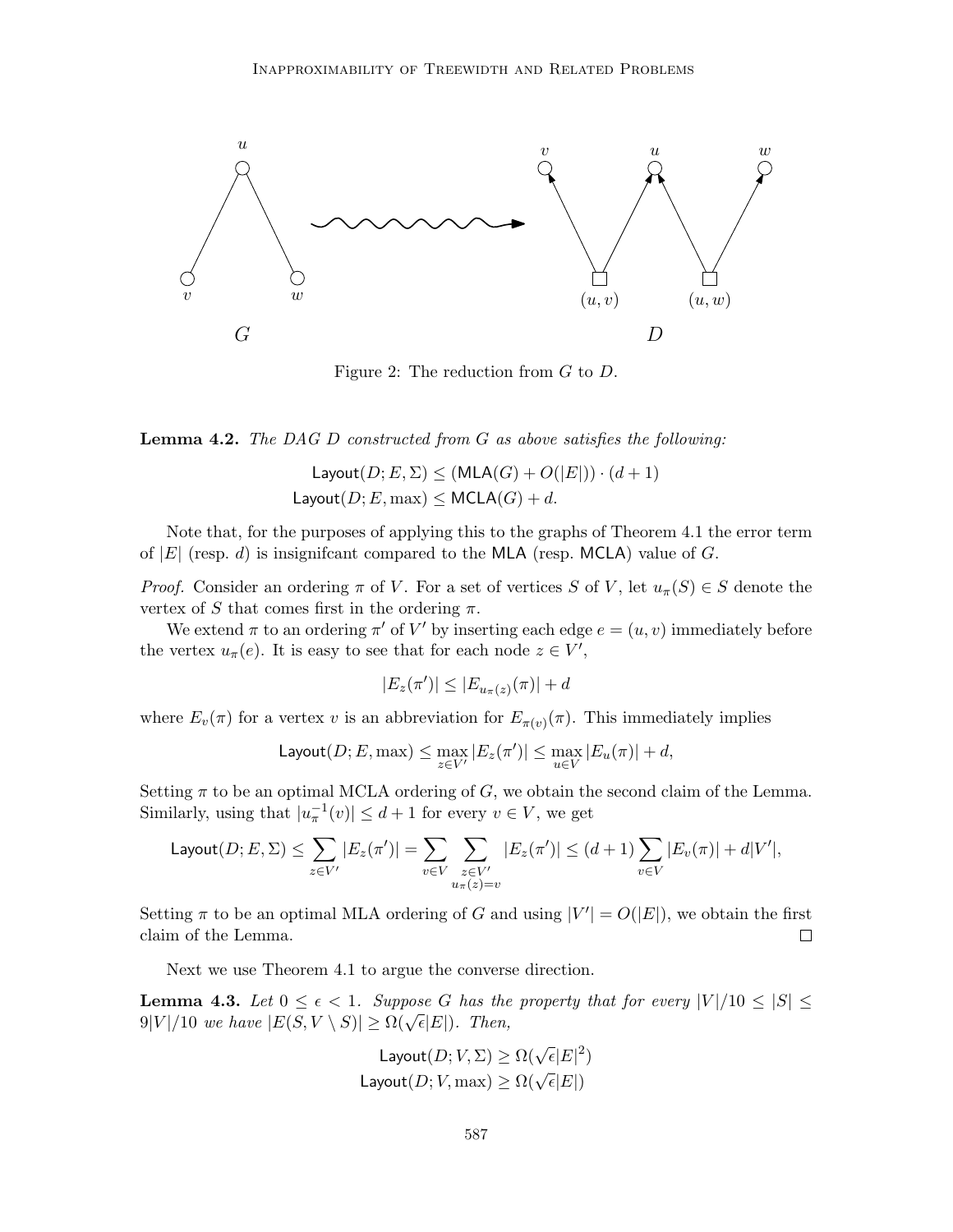Proof. Let  $\pi'$  be any ordering of V'. Using the expansion property of Theorem 4.1, we'll show that this ordering must have high cost. For a point  $i \in [N]$ , let  $S_i$  be the set of vertices of V that appear *after i* in  $\pi'$ .

The bound on Layout(D; V, max) is immediate: consider a point  $i \in [N]$  such that  $|S_i| = |V|/2$ . By the expansion property  $|E(S_i, V \setminus S_i)| \ge \Omega(\sqrt{\epsilon}|E|)$ , and since each such edge  $e$  has one of its endpoints before or at point i, the node  $e$  itself must appear before being equal thus  $|V_i(\pi')| \ge |E(S_i, V \setminus S_i)| \ge \Omega(\sqrt{\epsilon}|E|)$ .

Let us then turn to Layout $(D; V, \Sigma)$ . Write  $c_i$  for the fraction of edges e that appear before (or at) point i in  $\pi'$ . We shall show that whenever  $1/5 \le c_i \le 4/5$ , we have  $|V_i(\pi')| \ge$ before (or at) point  $\ell$  in  $\pi$ . We shall show that whenever  $\Omega(\sqrt{\epsilon}|E|)$ , giving a total of Layout $(D;V,\Sigma) \geq \Omega(\sqrt{\epsilon}|E|^2)$ .

By a simple counting argument, we have

$$
d|S_i| \ge 2(1 - c_i)|E|,
$$

implying  $|S_i| \geq (1 - c_i)|V|$  which for  $c_i \leq 4/5$  is at least a 1/5 fraction of vertices. If in  $\lim_{i} |\mathcal{S}_i| \leq (1 - \epsilon_i)|V|$  which for  $\epsilon_i \leq 4/5$  is at least a 1/5 fraction of vertices. If in addition  $|S_i| \leq 9|V|/10$ , the argument above gives  $|V_i(\pi')| \geq \Omega(\sqrt{\epsilon}|E|)$ . The remaining case is that  $|S_i| \ge 9|V|/10$ . But then  $S_i$  is incident upon at least a  $9/10$  fraction of edges. This implies that the number of edges incident upon  $S_i$ , appearing before i in  $\pi'$ , are at least Efficient the number of edges incluent up<br>  $|E|(c_i - 1/10)$  which for  $c_i \geq 1/5$  is  $\Omega(\sqrt{\epsilon}|E|)$ .  $\Box$ 

Combining Lemma 4.2 and Lemma 4.3, with Theorem 4.1, and using the fact that edge costs are always larger than the corresponding vertex costs, we immediately obtain the following theorem.

**Theorem 4.4.** Given a DAG D, Layout( $D; E, max$ ), Layout( $D; E, \Sigma$ ), Layout( $D; V, max$ ), and Layout( $D; V, \Sigma$ ) are all SSE-hard to approximate within any constant factor, even in  $DAG's$  with maximum path length 1 (i.e., every vertex is a source or a sink).

*Proof.* Given a graph  $G$ , Theorem 4.1 says that it is SSE-hard to distinguish between

**Yes**  $MLA(G) \le O(\epsilon \cdot |V| \cdot |E|)$  and  $MLA(G) \le O(\epsilon |E|)$ 

**No** For every  $S \subseteq V$  with  $|V|/10 \leq |S| \leq 9|V|/10$ , it holds that  $|E(S, V \setminus S)| \geq \Omega(\sqrt{\epsilon}|E|)$ . In particular,  $MLA(G) \geq \Omega(\sqrt{\epsilon} \cdot |V| \cdot |E|)$  and  $MLA(G) \geq \Omega(\sqrt{\epsilon} |E|)$ .

Applying the reduction to directed graphs, Lemma 4.2 tells us that the Yes case becomes

$$
\text{Layout}(D; E, \Sigma) \le (d+1)O(\epsilon|V||E| + |E|) = O(\epsilon|E|^2)
$$
\n
$$
\text{Layout}(D; E, \max) \le O(\epsilon|E|),
$$

and Lemma 4.3 tells us that the No case becomes

$$
\mathsf{Layout}(D; V, \Sigma) \ge \Omega(\sqrt{\epsilon}|E|^2)
$$
  
Layout(D; V, max)  $\ge \Omega(\sqrt{\epsilon}|E|)$ .

√ thereby establishing a hardness factor of  $\Omega(1)$  $\epsilon$ ) for each of the four problems (using that Layout $(D; V, \cdot) \leq$  Layout $(D; E, \cdot)$ ).  $\Box$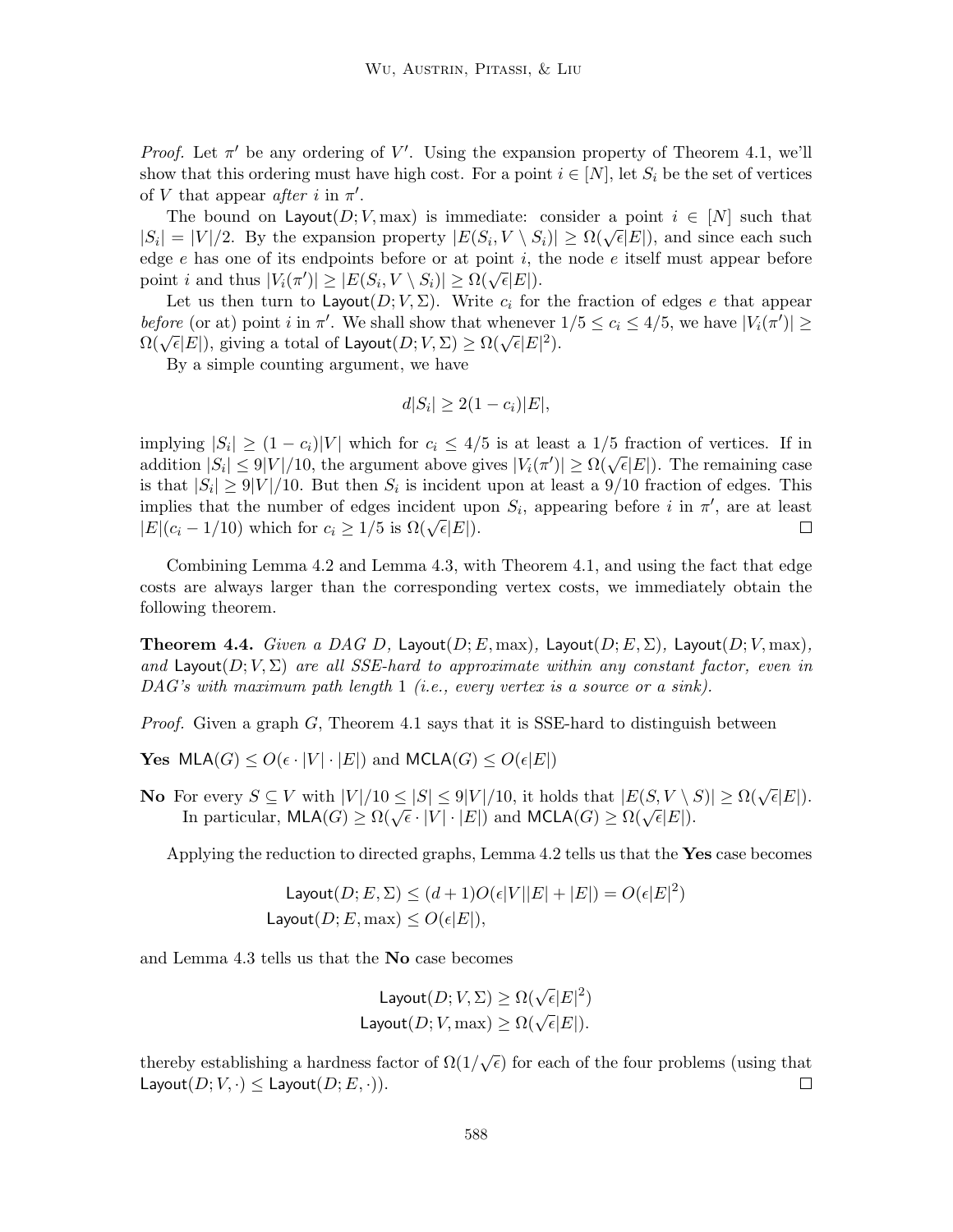

Figure 3: The reduction from G to G', illustrated for  $r = 3$ .

**Remark 4.5.** In fact we see that, as in Theorem 4.1, the four hardness results apply to the same instance, so that it is SSE-hard to distinguish all of the four Layout values being high from all of them being low.

As the One-Shot Black Pebbling problem is precisely  $\textsf{Layout}(D; V, \text{max})$ , we obtain hardness for One-Shot Black Pebbling as an immediate corollary. However, the instances are not single-sink DAGs with maximum indegree 2, as promised in Theorem 1.3. In Section 7 we show how to transform the instances further to obtain such DAGs.

#### 4.3 Undirected Vertex Problems

The reduction for undirected vertex problems is very similar to the reduction for directed problems given in the previous section. As before, we introduce nodes for every edge of G. As in the directed case, we are interested in orderings where an edge appears before its two endpoints, but we cannot use direction to force this anymore. Instead, we ensure that orderings that are not like this incur a high cost by replicating each node corresponding to a vertex of G many times.

Given an undirected graph  $G = (V, E)$ , we construct a new graph  $G' = (V', E')$  as follows.

There are r nodes in G' for each vertex and one node for each edge of G, i.e.,  $V' =$  $V \times [r] \cup E$ . For a vertex  $u \in V$  we write  $u^1, \ldots, u^r$  to denote the r copies of u and refer to each such set of r nodes as a vertex group. The graph  $G'$  is bipartite with bipartition  $V \times [r], E$ , and there is an edge in G' between  $e \in E$  and  $v^i \in V \times [r]$  if e is incident upon v. Formally,

$$
V' = \{v^i | v \in V, i \in [r] \} \cup \{e | e \in E\}
$$
  

$$
E' = \{(e, v^i) | e \in E, v \in V, v \in e, i \in [r] \}.
$$

See also Figure 3.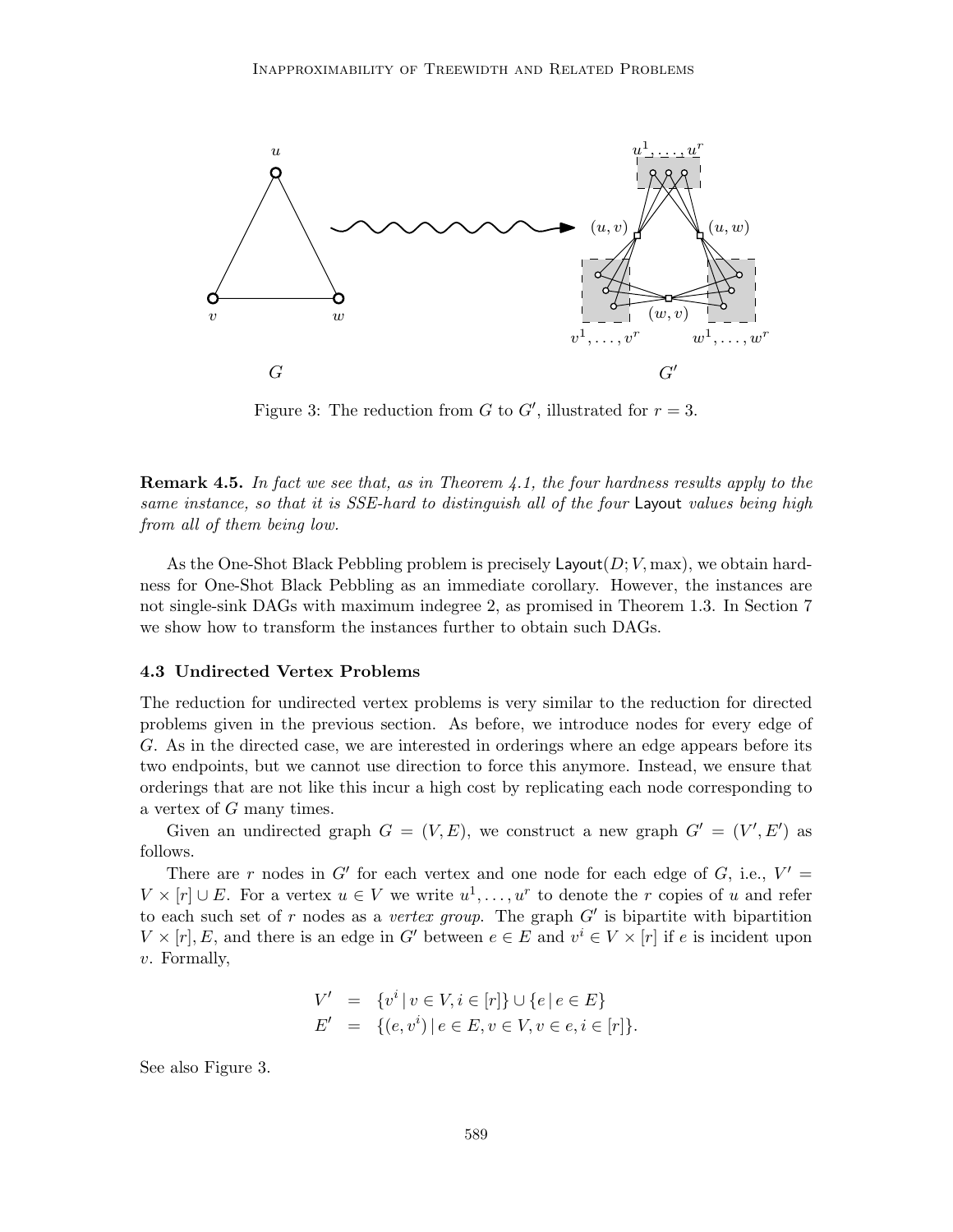**Lemma 4.6.** The graph  $G'$  constructed from  $G$  as above satisfies the following:

$$
\mathsf{Layout}(G'; V, \Sigma) \le (d+r) \mathsf{MLA}(G)
$$
\n
$$
\mathsf{Layout}(G'; V, \max) \le \mathsf{MCLA}(G).
$$

*Proof.* We proceed as in the proof of Lemma 4.2. An ordering  $\pi$  of V naturally induces an ordering  $\pi'$  of V': put all r copies of  $u \in V$  consecutively, with vertices of V appearing in the same order as in  $\pi$ , and insert each edge  $e \in E$  immediately before its first vertex. Again, for an edge  $e \in E$ , let  $u_{\pi}(e)$  denote the endpoint of e that appears first in  $\pi$ . Similarly, for a copy  $v^i \in V'$  of  $v \in V$ , let  $u_{\pi}(v^i) = v$ . It is easy to see that the constructed ordering  $\pi'$ satisfies

$$
|V_z(\pi')| \le |E_{u_{\pi}(z)}(\pi)|
$$

for every  $z \in V'$ . This immediately implies

$$
\mathsf{Layout}(G'; V, \max) \le \max_{z \in V'} |V_z(\pi')| \le \max_{u \in V} |E_u(\pi)|,
$$

Similarly, as in Lemma 4.2 we use that  $|u_{\pi}^{-1}(\pi)| \leq d + r$  and get

$$
\mathsf{Layout}(G'; V, \Sigma) \leq \sum_{z \in V'} |V_z(\pi')| \leq (d+r) \sum_{v \in V} |E_v(\pi)|.
$$

 $\Box$ 

**Lemma 4.7.** Let  $0 \le \epsilon < 1$ . Suppose G has the property that for every  $|V|/10 \le |S| \le$ **Definite 4.1.** Let  $0 \le \epsilon < 1$ . Suppose G has the property that for every  $9|V|/10$  we have  $|E(S, V \setminus S)| \ge \Omega(\sqrt{\epsilon}|E|)$ . Then, if  $r \ge |V| \cdot |E|$ , we have

$$
\mathsf{Layout}(G'; V, \Sigma) \ge \Omega(\sqrt{\epsilon} \cdot r \cdot |V| \cdot |E|)
$$

$$
\mathsf{Layout}(G'; V, \max) \ge \Omega(\sqrt{\epsilon}|E|)
$$

Proof. Let  $\pi'$  be an ordering of V'. First we have the following simple claim, establishing that for good orderings, most vertices appear after their edges.

**Claim 4.8.** Suppose that for some vertex  $u \in V$ , at least  $r/2$  of the copies of u in G' appear before some edge  $e = (u, v) \in E$  adjacent upon u. Then

$$
\max_{i \in [N]} |V_i(\pi')| \ge r/4 \gg \Omega(\sqrt{\epsilon} \cdot |E|)
$$
  

$$
\sum_{i \in [N]} |V_i(\pi')| \ge (r/4)^2 \gg \Omega(\sqrt{\epsilon} \cdot r \cdot |V| \cdot |E|).
$$

*Proof.* Let  $I_1$  be the first half of the positions where copies of u appear before e, and  $I_2$  the second half. Thus,  $|I_1|, |I_2| \ge r/4$ . Then each element of  $I_1$  contributes to  $V_i(\pi')$  for each  $i \in I_2$ , giving the claimed bounds.  $\Box$ 

Thus we may without loss of generality assume that for each vertex u of V, at least  $r/2$ of its r copies in  $G'$  appear after all edges adjacent upon u. From now on, let us discard all the  $\leq r/2$  "bad" copies of each vertex of V that appear before some of its edges. This only decreases the cost of  $\pi'$ , and there are still  $\geq r|V|/2$  vertex nodes left.

Let  $i_1$  be the (first) point of  $\pi'$  such that  $r|V|/10$  vertex nodes are to the left of  $i_1$ , and  $i_2$  the (last) point of  $\pi'$  such that  $r|V|/10$  vertex nodes are to the right of  $i_2$ .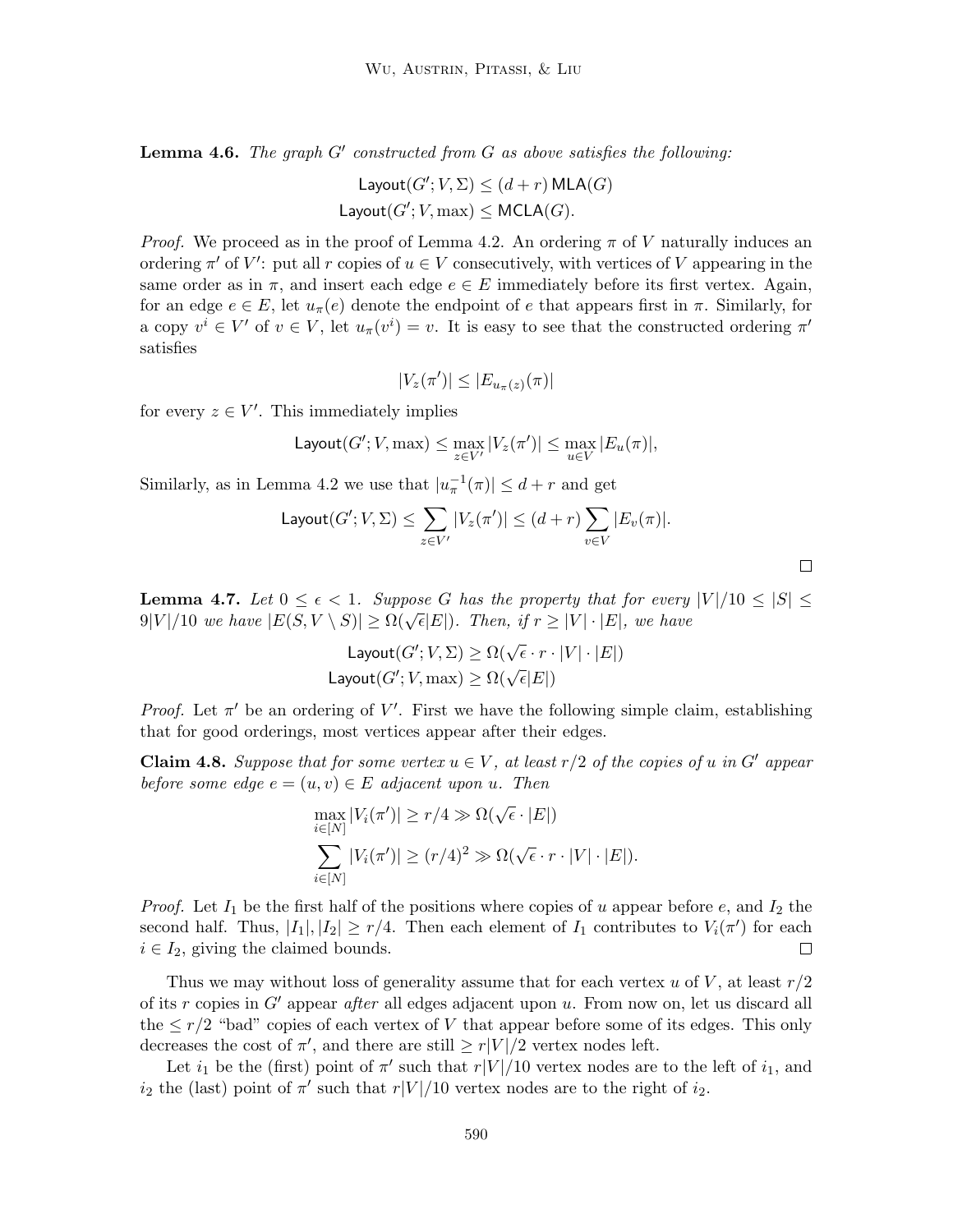**Claim 4.9.** For any point i between  $i_1$  and  $i_2$ , we have  $|V_i(\pi')| \ge \Omega(\sqrt{\epsilon}|E|)$ .

*Proof.* Let  $S \subseteq V$  (resp.  $T \subseteq V$ ) be the set of vertices u such that some copy of u appears before *i* (resp. after *i*). We then have  $|S|, |T| \ge \frac{r|V|/10}{r/2} \ge |V|/5$ , and  $S \cup T = V$ . Thus we can partition V into  $S' \subseteq S, T' \subseteq T$  such that  $|S'|, |T'| \leq 4|V|/5$ . By the expansion property of G we have  $|E(S',T')| \ge \Omega(\sqrt{\epsilon}|E|)$ . Further, we also have  $|V_i(\pi')| \ge |E(S',T')|$ as each  $e \in E(S', T')$  must appear before i in  $\pi'$  (because one of their endpoints is in S) but have an edge crossing i (because the other of their endpoints is in  $T$ ).  $\Box$ 

From Claim 4.9, the proof of the lemma follows immediately.

$$
\qquad \qquad \Box
$$

As in the previous section, we can now combine Lemma 4.6 and Lemma 4.7, with Theorem 4.1, to obtain:

**Theorem 4.10.** Given a graph G, Layout(G; V, max), Layout(G; V,  $\Sigma$ ) are both SSE-hard to approximate within any constant factor, even in bipartite graphs.

As the Pathwidth problem is precisely  $\textsf{Layout}(G; V, \text{max})$ , we obtain hardness for Pathwidth as an immediate corollary. In the next section, we'll show the stronger soundness required for Theorem 1.1.

## 5. Hardness For Treewidth

In this section we shall complete our proof of Theorem 1.1 by showing that the hard instances for Pathwidth from Theorem 4.10 also have large Treewidth.

**Lemma 5.1.** Let  $0 \leq \epsilon \leq 1$ . Let  $G = (V, E)$  be an undirected graph with the property that **Example 1.1.** Let  $0 \le \epsilon < 1$ . Let  $G = (V, E)$  be an unantexted graph with the property that for every  $|V|/10 \le |S| \le 9|V|/10$  we have  $|E(S, V \setminus S)| \ge \Omega(\sqrt{\epsilon}|E|)$ , and let G' be the graph obtained by applying the reduction of Section 4.3 to G. Then, if  $r \geq |V| \cdot |E|$ , we have

$$
\mathsf{tw}(G') \ge \Omega(\sqrt{\epsilon}|E|)
$$

To prove Lemma 5.1, we shall use the fact that the Treewidth of a graph is closely related to an expansion-like property called the 1/2-separator number, defined in the work of Bodlaender et al. (1995).

**Definition 5.2** (1/2-vertex separator, 1/2-separator number). Let  $G = (V, E)$  be an undirected graph. For  $W \subseteq V$ , a 1/2-vertex separator of W in G is a set  $S \subseteq V$  of vertices such that every connected component of the graph  $G[V-S]$  contains at most  $|W|/2$  vertices of W. Let  $\psi_G(1/2, W)$  denote the minimum size of a 1/2-vertex separator of W in G. We define the 1/2-separator number  $K_{1/2}(G)$  to be

$$
K_{1/2}(G) = \max_{W \subseteq V} \psi_G(1/2, W).
$$

**Lemma 5.3** (Bodlaender et al., 1995). For every graph  $G = (V, E)$ , it holds that  $tw(G) \geq$  $K_{1/2}(G) - 1.$ 

Using this, it is now straightforward to prove the lower bound on the Treewidth.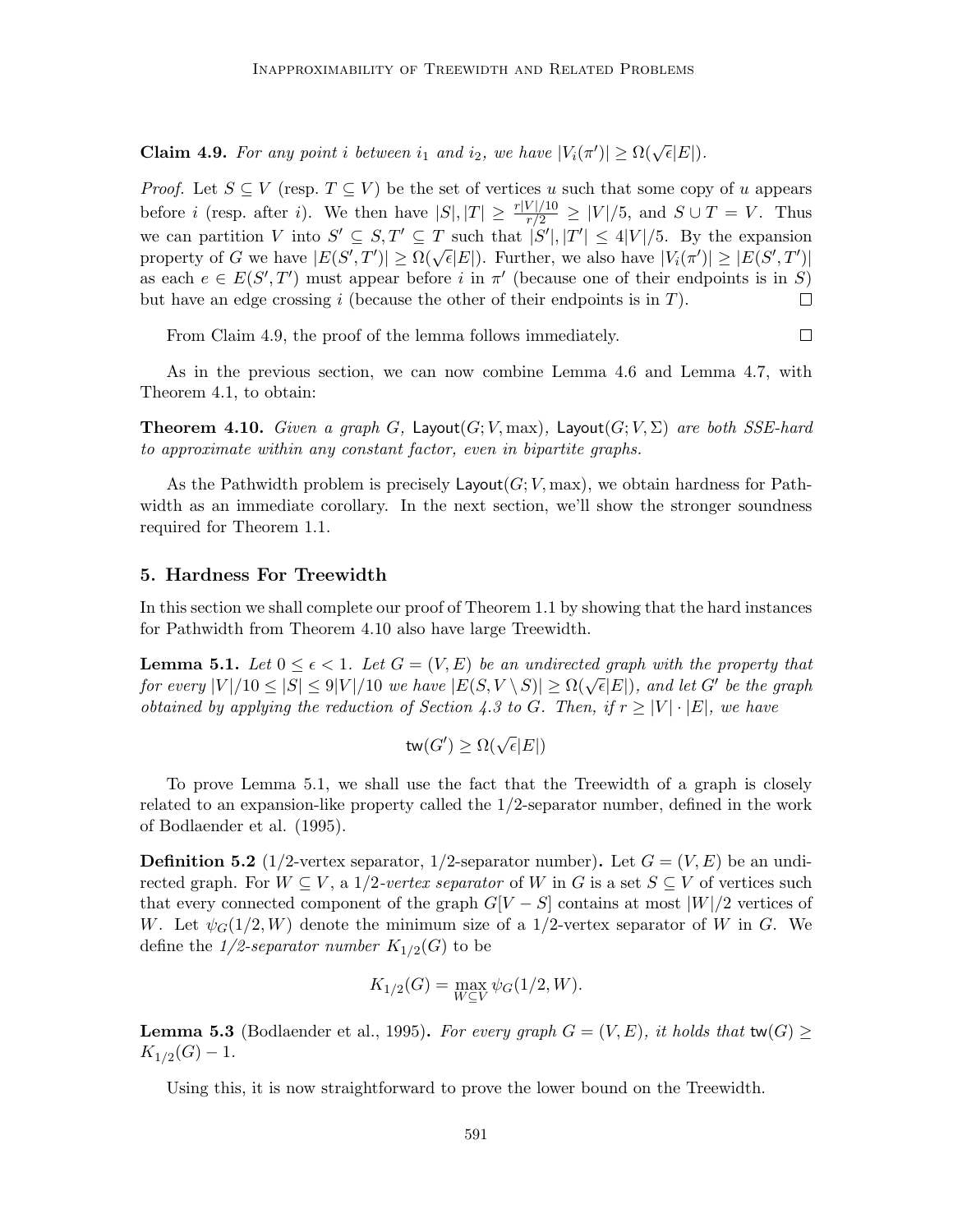Proof of Lemma 5.1. We'll show that  $\psi_{G'}(1/2, V') \ge \Omega(\sqrt{\epsilon}|E|)$  (i.e. we choose  $W = V'$ ). Suppose C is an optimal 1/2-vertex separator of V' and it separates  $V' \setminus C$  into l sets  $V'_1, \ldots, V'_l$ , each of size at most  $|V'|/2$ . We can merge two sets in  $V'_1, \ldots, V'_l$  by combining the vertex set of them. By merging different  $V_i'$  we may assume that we only have two sets  $V'_1$  and  $V'_2$ , both of size *at least*  $|V'|/5$  (this can be achieved by always merging the two sets with smallest number of vertices, whever there are more than two sets left).

Now, similarly to the proof of Claim 4.9, let  $S \subseteq V$  (resp.  $T \subseteq V$ ) be the set of vertices v such that some copy of V appears in  $V'_1$  (resp.  $V'_2$ ). As  $|V'_1|, |V'_2| \ge r|V|/5$ , this implies that both  $|S|$ ,  $|T|$  are at least  $|V|/5$ , and furthermore  $S \cup T = V$  (since otherwise all r copies of some vertex are in C, implying  $|C| \ge r \gg \Omega(\sqrt{\epsilon}|E|)$ ). We can thus choose a balanced between the state in  $C$ , implying  $|C| \geq T \gg \Omega(\sqrt{\epsilon}|E|)$ . We can thus choose a balanced<br>partition S', T' such that  $S' \subseteq S$ ,  $T' \subseteq T$ , and we have  $|E(S',T')| \geq \Omega(\sqrt{\epsilon}|E|)$ . But every edge  $e = (u, v)$  such that  $u \in S'$  and  $v \in T'$  must belong to C, since it is connected (in G') to every copy of  $u$  and  $v$ .  $\Box$ 

## 6. Hardness for Minimum Fill-In

In this section, we use the previous construction and results for Treewidth to prove the inapproximability of Minimum Fill-In. Specifically, we will show that applying the construction to the SSE No instances produces graphs with high Minimum Fill-In, while Yes instances yields graphs with low Minimum Fill-In.

**Lemma 6.1.** Let  $0 \leq \epsilon < 1$ . Let  $G = (V, E)$  be an undirected graph with the property **Example 1.1.** Let  $0 \le \epsilon < 1$ . Let  $G = (v, E)$  be an analised graph with the property that for every  $|V|/10 \le |S| \le 9|V|/10$  we have  $|E(S, V \setminus S)| \ge \Omega(\sqrt{\epsilon}|E|)$ , and let  $G'$  be the graph obtained by applying the reduction of Section 4.3 to G. Then, if  $r \geq |V| \cdot |E|$ , at least  $\Omega(\epsilon |E|^2)$  edges must be added to triangulate G'.

*Proof.* We use the observation that  $G'$  is bipartite. Consider a minimum triangulation of G, which must have a clique of size  $tw(G') + 1$ . By Lemma 5.1, one set of of the bipartition of G must have a chique of size  $w(G) + 1$ . By Lemma 3.1, one set of or the orpartition<br>of G must have  $\Omega(\sqrt{\epsilon}|E|)$  vertices in this clique, and since these vertices are independent in  $G'$ ,  $\Omega(\epsilon|E|^2)$  edges must be added.  $\Box$ 

Note that this lemma holds independently of the choice of  $q$ . Now we prove a good upper bound on Yes instances.

**Lemma 6.2.** Let  $\epsilon > 0$  and  $q = 1/\epsilon^2$ . Let  $G = (V, E)$  be a d-regular graph, and suppose there is a partition of V into q equi-sized sets  $S_1, \ldots, S_q$  such that  $\Phi_G(S_i) \leq 2\epsilon$  for every  $1 \leq i \leq q$ .

Let  $G' = (V', E')$  be the graph obtained by applying the reduction of Section 4.3 to G. Then G' has a triangulation with  $|E'| + O(\epsilon^2 |E|^2)$  edges.

Suppose  $G = (V, E)$  is a **Yes** instance of Conjecture 2.23 with parameters  $q, \epsilon$ , with  $q = 1/\epsilon^2$ , and apply the previous construction with  $r \geq |V| \cdot |E|$  to get a graph  $G' = (V', E')$ . Then G' has a triangulation with  $|E'| + O(\epsilon^2 |E|^2)$  edges.

*Proof.* Note that it suffices to find a "good" ordering of the vertices of  $G'$  which is close to being a perfect elimination ordering, i.e., that requires few additional edges to turn it into a perfect elimination ordering. For each  $i$ , we define the set

$$
E_i = \{(u, v) \in E \mid u, v \in S_i\}.
$$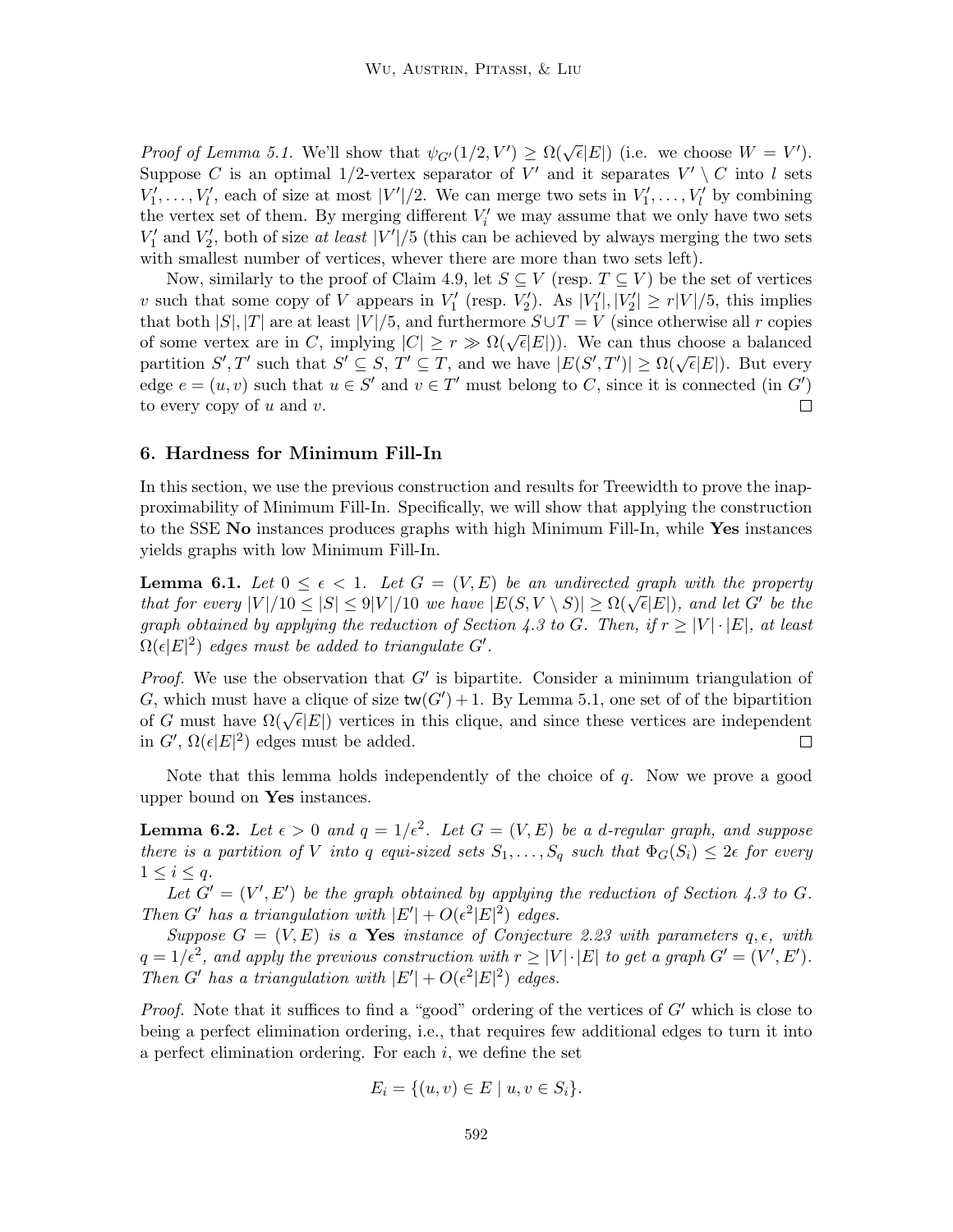Also define the set of "cut" edges  $E_c = \{(u, v) \in E \mid u \in S_i, v \in S_j, i \neq j\}$ . Clearly, the  $E_i$ together with  $E_c$  form a partition of E. Further define subsets of  $E_c$  by  $E_c^i = E(S_i, V \backslash S_i)$ , the set of cut edges of  $S_i$ . By the definition of the  $S_i$ ,  $\Phi_G(S_i) \leq 2\epsilon$ , and hence  $|E_c^i| \leq$  $4\epsilon|E|/q = 4\epsilon^3|E|$ . We'll identify the  $E_i$  and  $E_c$  as subsets of Y in the constructed graph.

Now let  $\pi$  be an ordering of V' such that all  $r|V|$  of the vertex copies appear first (in any order), followed by the sets  $E_1, \ldots, E_q, E_c$  in that order, where within each set the vertex order is arbitrary. Now consider the following supergraph  $H$  of  $G'$  obtained by:

- making each set  $E_i \cup E_c^i$  a clique
- making  $E_c$  a clique/

**Claim 1:** This only adds  $O(\epsilon^2|E|^2)$  edges.

Note that  $|E_i \cup E_c^i| \leq d|S_i| = \frac{d|V|}{q} = \epsilon^2 \frac{|E|}{2}$ . Thus making  $E_i \cup E_c^i$  a clique requires  $O(\epsilon^4 |E|^2)$  edges. Since there are  $q = \frac{1}{\epsilon^2}$  $\frac{1}{\epsilon^2}$  of these cliques in total, this requires  $O(\epsilon^2 |E|^2)$ edges total. Finally, by Remark 2.24,  $|\tilde{E}_c| \leq 2\epsilon |E|$ , so making this a clique takes  $O(\epsilon^2 |E|^2)$ edges as well.

**Claim 2:** Adding these edges makes  $\pi$  a perfect elimination ordering for H.

Consider a vertex copy  $v^k \in X$ . Its neighbours in H are the edges which are incident with v; if  $v \in S_i$ , then these edges must all be in  $E_i \cup E_c^i$ . So every vertex in X satisfies the perfect elimination property. Now consider  $(u, v) \in E_i \subseteq Y$ . Its "edge" neighbours are all in  $E_i$  or  $E_c^i$ . Finally, for every "edge" vertex  $(u, v) \in E_c$ , its only neighbours that appear after it with respect to  $\pi$  are also in  $E_c$ .

 $\Box$ 

Putting these two claims together yields the desired result.

Combining these two lemmas prove Theorem 1.2.

## 7. Nicer Pebbling Instances

In this section we show how to transform our hard instances for One-Shot Black Pebbling so as to have in-degree bounded by 2 and single sinks.

**Lemma 7.1.** Given a DAG  $D = (V, E)$  we can in polynomial time construct a DAG  $D' = (V', E')$  such that D' has a single sink and

$$
BP^{1s}(D) \le BP^{1s}(D') \le BP^{1s}(D) + s + 1,
$$

where s is the number of sinks in  $D$ . Furthermore, the maximum in-degree in  $D'$  is no larger than the maximum in-degree in  $D$ , provided this quantity is at least 2.

*Proof.* Construct  $D'$  by adding a binary tree with s leaves to  $D$ , and identifying the leaves of the tree with the sinks of D. That is,  $D'$  consists of a binary tree with s leaves on top of a copy of  $D$  where the leaves of the binary tree are identified with the sinks of  $D$ . The number of vertices of D' is equal to  $|D| + |s| - 1$ . Note that any binary tree with s leaves will suffice. The properties of  $D'$  are easily verified. Since  $D'$  is a super-DAG of D, its pebbling cost must be at least  $BP^{1s}(D)$ . Conversely, a valid pebbling of  $D'$  can be obtained by using a One-Shot Pebbling of D but without removing pebbles from the sinks, and then pebbling the tree.  $\Box$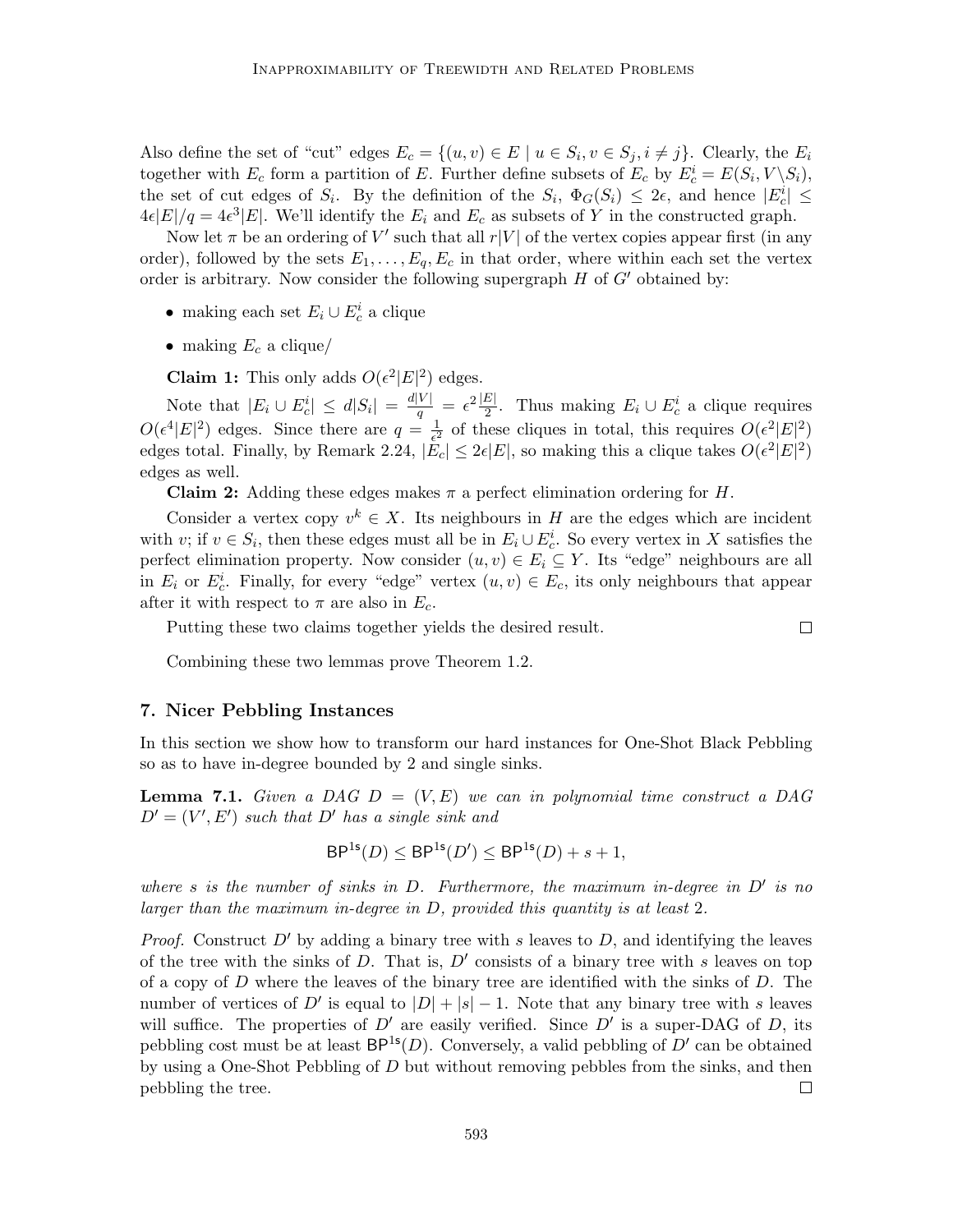

Figure 4: Pyramid of size 4

For the in-degree, we prove the following.

**Lemma 7.2.** Given a DAG  $D = (V, E)$  we can in polynomial time construct a DAG  $D' = (V', E')$  such that every node of D' has in-degree at most 2 and

 $BP^{1s}(D) \le BP^{1s}(D') \le BP^{1s}(D) + d,$ 

where  $d$  is the maximum in-degree of  $D$ . Furthermore, if  $D$  has a single sink then so does  $D^{\prime}$  .

Before proving Lemma 7.2, let us see how to use the two Lemmas to derive Theorem 1.3.

Proof of Theorem 1.3. By (the proof of) Theorem 4.4, there is a reduction which takes an instance  $(G = (V, E)$  for Conjecture 2.23 and produces a dag D such that  $BP^{1s}(D) =$ Layout(D; V, max) =  $O(\epsilon|E|)$  if G is a Yes instance, and  $BP^{1s}(D) = \Omega(\sqrt{\epsilon}|E|)$  if G is a No instance. The number of sinks in D is  $|V| = 2|E|/d$ , which is much smaller than  $O(\epsilon|E|)$ provided  $d \gg 1/\epsilon$  (which may be assumed without loss of generality). The maximum indegree in D is the maximum degree of G which is  $d = O(1)$ . Applying the reduction of Lemma 7.1 and then the reduction of Lemma 7.2 we obtain a dag  $D'$  with a single sink and in-degree 2 such that  $BP^{1s}(D) \le BP^{1s}(D') \le BP^{1s}(D) + d + 2|E|/d$ . Since  $d + 2|E|/d \ll$  $O(\epsilon|E|) \leq BP^{1s}(D)$ , we conclude that it is SSE-hard to distinguish between  $BP^{1s}(D') \leq$  $O(\epsilon|E|) \leq D\epsilon^{-1}(D)$ , we conclude  $O(\epsilon|E|)$  and  $BP^{1s}(D') \geq \Omega(\sqrt{\epsilon}|E|)$ .  $\Box$ 

## 7.1 Lemma 7.2

In this section we prove Lemma 7.2. First, recall the definition of a pyramid graph.

**Definition 7.3.** A *pyramid graph* of size d is a layered graph of indegree two, with d layers, labelled  $0, 1, \ldots, d-1$ . Layer zero (the input layer) consists of d vertices, and layer i contains  $d-i$  vertices. Call the vertices at layer  $i$   $v_i^1, \ldots v_i^{d-i}$ . For all  $i, 1 \le i \le d-1, 1 \le j \le d-i$ , Vertex  $v_i^j$  $i$  has incoming edges from vertices  $v_i^j$  $_{i-1}^j$  and  $v_{i-1}^{j+1}$  $i-1$ <sup>*i*+1</sup>. See Figure 4.

The reduction of Lemma 7.2 to produce DAGs of indegree 2 is as follows. Construct  $D'$ by replacing each vertex u by a pyramid  $P_u$  of size  $d(u)$  (here,  $d(u)$  denotes the indegree of u), where the  $d(u)$  vertices at layer 0 of  $P_u$  are identified with the predecessors of u, and u is identified with the vertex at layer  $d(u) - 1$  of  $P_u$ . See Figure 5.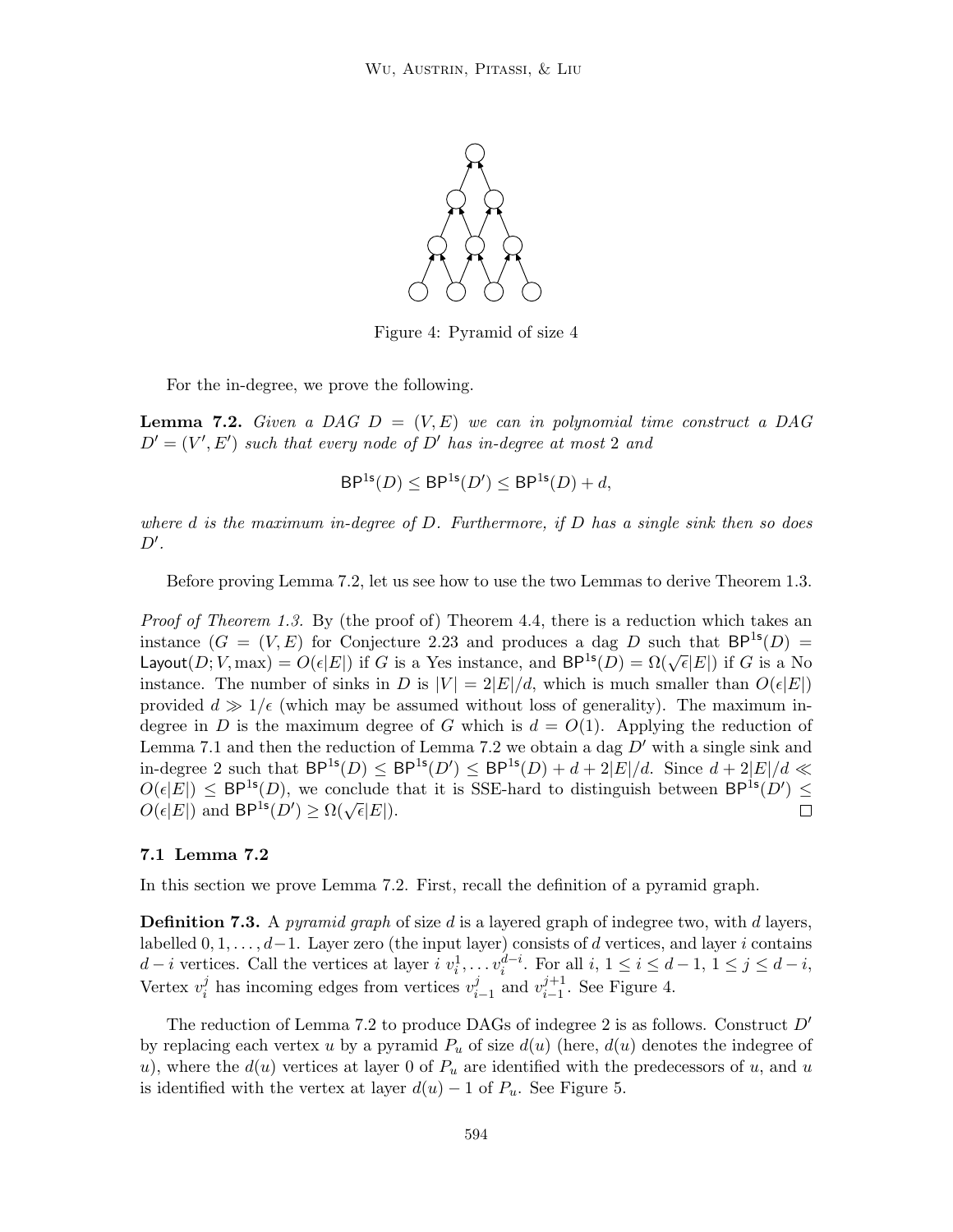

Figure 5: Reduction to DAGs of indegree 2

To prove the lemma we need to show that  $D'$  constructed this way satisfies

$$
\mathsf{BP}^{\mathsf{ls}}(D) \leq \mathsf{BP}^{\mathsf{ls}}(D') \leq \mathsf{BP}^{\mathsf{ls}}(D) + d,
$$

where  $d$  is the maximum indegree of any vertex  $u$  of  $D$ .

In what follows whenever we say "pebbling strategy" of  $D$  or  $D'$  we always refer to a One-Shot Black Pebbling strategy of  $D$  or  $D'$ .

The upper bound on  $BP^{1s}(D')$  is trivial: if S is a valid pebbling strategy for D, then clearly we can create a corresponding pebbling strategy for  $D'$  by pebbling through the pyramid whenever  $D$  pebbles the sink of the pyramid. This takes at most  $d$  additional pebbles.

In the other direction, we want to show that a pebbling strategy for  $D'$  can be converted into a pebbling strategy for  $D$ . We first show that  $D'$  can be assumed to be in a particular normal form, and then using this normal form, we show how to simulate the pebbling.

**Definition 7.4.** Let S' be a pebbling strategy of  $D'$ . That is, S' is a sequence of configurations, where each configuration is a set of black pebble placements, and such that the sequence of configurations follows the black pebbling rules. We say that configuration  $c \in S'$  is saturated with respect to a pyramid  $P_u$  if c is the first time in S' that there is a black pebble path cutting the sink of  $P_u$  from all of the sources of  $P_u$ . (The cut does not include any sources or the sink of  $P_u$ .) Note that this cut has size  $d-1$ .

**Claim 7.5.** Let S' be a pebbling strategy for  $D'$ . We can assume without loss of generality that S' has the following normal form. For each configuration  $c' \in S'$ , if  $c'$  is saturated with respect to pyramid  $P_u$ , then the subsequent moves of S' pebble the sink of  $P_u$  (in the obvious way), removing all other black pebbles on the internal nodes of  $P_u$ .

Proof Sketch. We show that any pebbling strategy can be converted into a normal form strategy of the same pebbling cost. At a saturated configuration  $c'$ , there must be  $d-1$ pebbles on internal nodes of  $P_u$ . If we subsequently pebble the sink of p, we never use more than  $d-1$  pebbles on internal nodes of p, and all other pebbles on the graph stay as they were. Thus the normal form does not use more pebbles than the original strategy. Furthermore, since the internal nodes of a pyramid are only used to pebble the sink of this pyramid, we have not lost anything by pebbling through to the sink and removing the other internal black pebbles.  $\Box$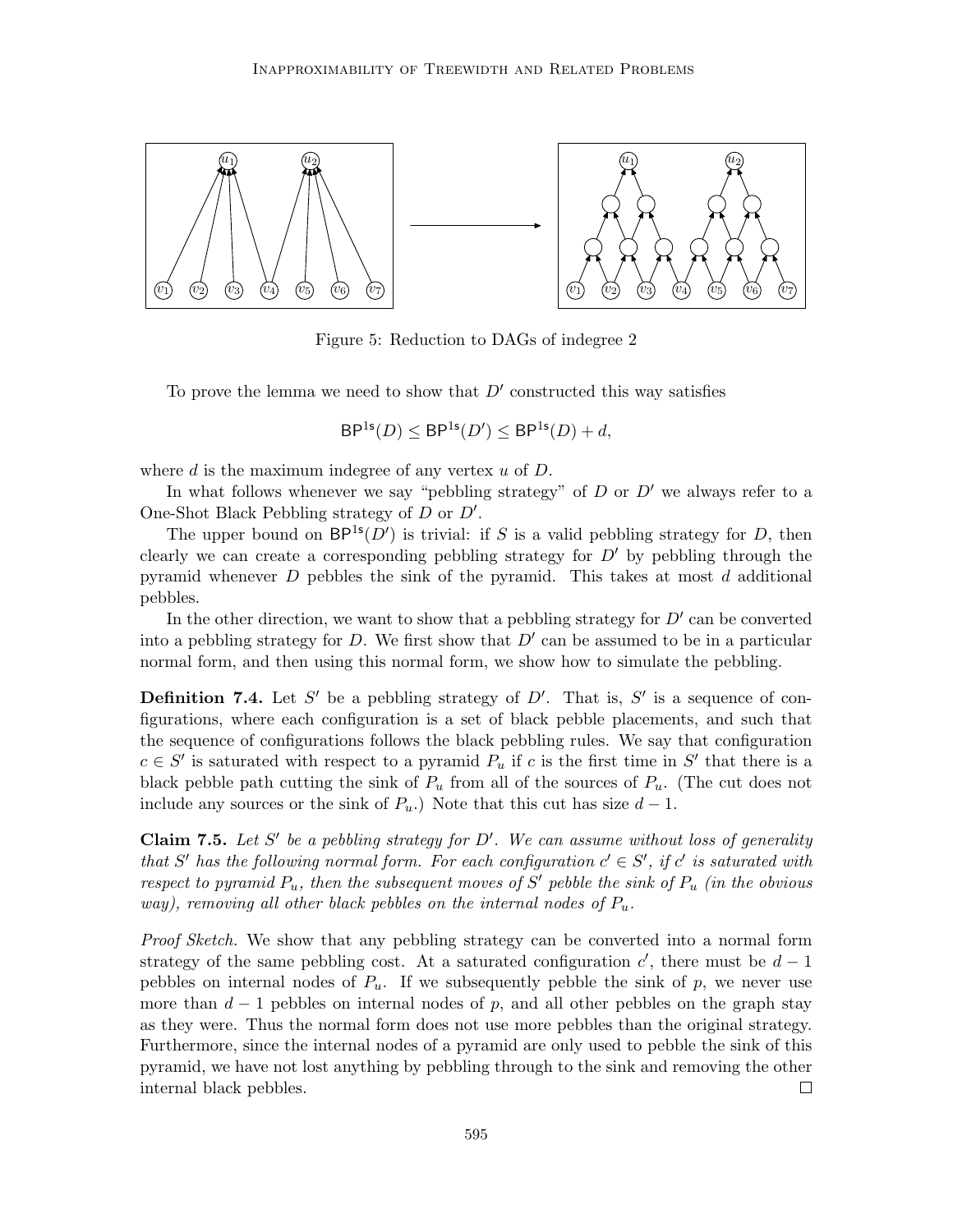From now on we assume that the pebbling  $S'$  of  $D'$  has the above normal form. That is, if a configuration is saturated (with respect to a pyramid  $P_u$ ), the next thing that happens in  $S'$  is to pebble the sink of  $P_u$ . (After pebbling the sink, we will have not touched whatever pebbles were on the source nodes of  $P_u$ , and we will have a pebble on the sink node of  $P_u$ , and no other internal pebbles on  $P_u$ .)

Our strategy for constructing a pebbling,  $S$ , of  $D$ , given a normal form pebbling,  $S'$  of  $D'$  is as follows. For each node v of D, pebble v whenever it is first pebbled in  $S'$ , and remove the pebble from v as soon as all successors of v (in the original graph  $D$ ) are pebbled. We want to argue that the cost of the pebbling strategy  $S$  is not greater than that of  $S'$ . To see this, we use the following Lemma.

Lemma 7.6. In any minimal-length One-Shot Black Pebbling of a size d pyramid, the number of pebbles on the pyramid at any point in time, up until all sources are pebbled, must be at least the number of sources in that pyramid that have been pebbled so far.

Assuming the above Lemma it is clear that if  $S'$  is a normal form pebbling of  $D'$ , then for any pyramid  $P_u$  in  $D'$ , and any configuration  $c'$ , if there are k pebbles on  $P_u$  at  $c'$ , then in the corresponding configuration c of  $D$ , there are at most k pebbles on source nodes of  $P_u$ . To see this, first notice that by the above Lemma, any time a pyramid is being pebbled in  $D'$  up until the time when all source nodes of the pyramid are pebbled for the first time, the number of pebbles on the pyramid will be at least as large as the number of source nodes in  $D$  that contain pebbles. Then by the normal form property of  $D'$ , as soon as all source nodes of  $D'$  are pebbled for the first time, the strategy pebbles the sink of  $D'$ , and thus again the number of corresponding pebbles on  $D$  is never greater than the number of pebbles on  $D'$ .

*Proof of Lemma 7.6.* Let P be a size d pyramid graph, and let S be a One-Shot Black Pebbling of  $P$ . Let  $c$  be a configuration occurring in  $S$  such that the set of source nodes that have been pebbled up to c are the source nodes of  $P'$ , where  $P'$  is a size d' subpyramid of  $P$ . We want to argue that  $c$  must contain at least  $d'$  pebbles. Assume without loss of generality that P' is the leftmost sub-pyramid of P, of size  $d' < d$  (with source vertices  $v_0^1, \ldots, v_0^{d'}$ . Consider the outer rightmost vertices of  $P'$  – those vertices with labels  $v_{d'-1}^1, v_{d'-2}^2, \ldots, v_1^{d'-1}, v_0^{d'}$ . Relabel these outer rightmost vertices of  $P'$  by  $v_{d-1}, \ldots, v_0$ , where  $v_{d-1}$  is the sink vertex of P', and for all  $i < d-1$ ,  $v_i$  is the rightmost vertex in P' at level i. Corresponding to each named vertex  $v_i$  is a diagonal set of vertices,  $diag(v_i)$ , beginning at  $v_i$  and travelling southwest to a source vertex of  $P'$ . Note that the sets  $diag(v_i)$  are pairwise disjoint. We will argue that for each i,  $0 \le i \le d-1$ , at least one vertex from  $diag(v_i)$  must appear in c. To see this, first notice that for each  $v_i$ , there is a vertex  $v'_i$  that is an immediate successor of  $v_i$  and that lies outside of  $P'$ . This vertex  $v'_i$  must be pebbled at some point, and furthermore it must be pebbled at some time *after* configuration c, since pebbling  $v_i'$ requires pebbling a source vertex of  $P$  that is not in  $P'$ , and the only source vertices that have been pebbled so far are the source vertices of  $P'$ . But in order to pebble  $v'_i$  in the future, if  $S$  is a minimal-length pebbling, then there must be a black pebble on some vertex in  $diag(v_i)$  in c. (In a minimal-length pebbling of graph G, if any set of configurations is removed from the pebbling, what results is no longer a black pebbling of  $G$ .) Thus, we have shown that if c is any configuration in S such that  $d' < d$  source vertices are pebbled thus far, then there must be  $d'$  vertices pebbled in  $c$ .  $\Box$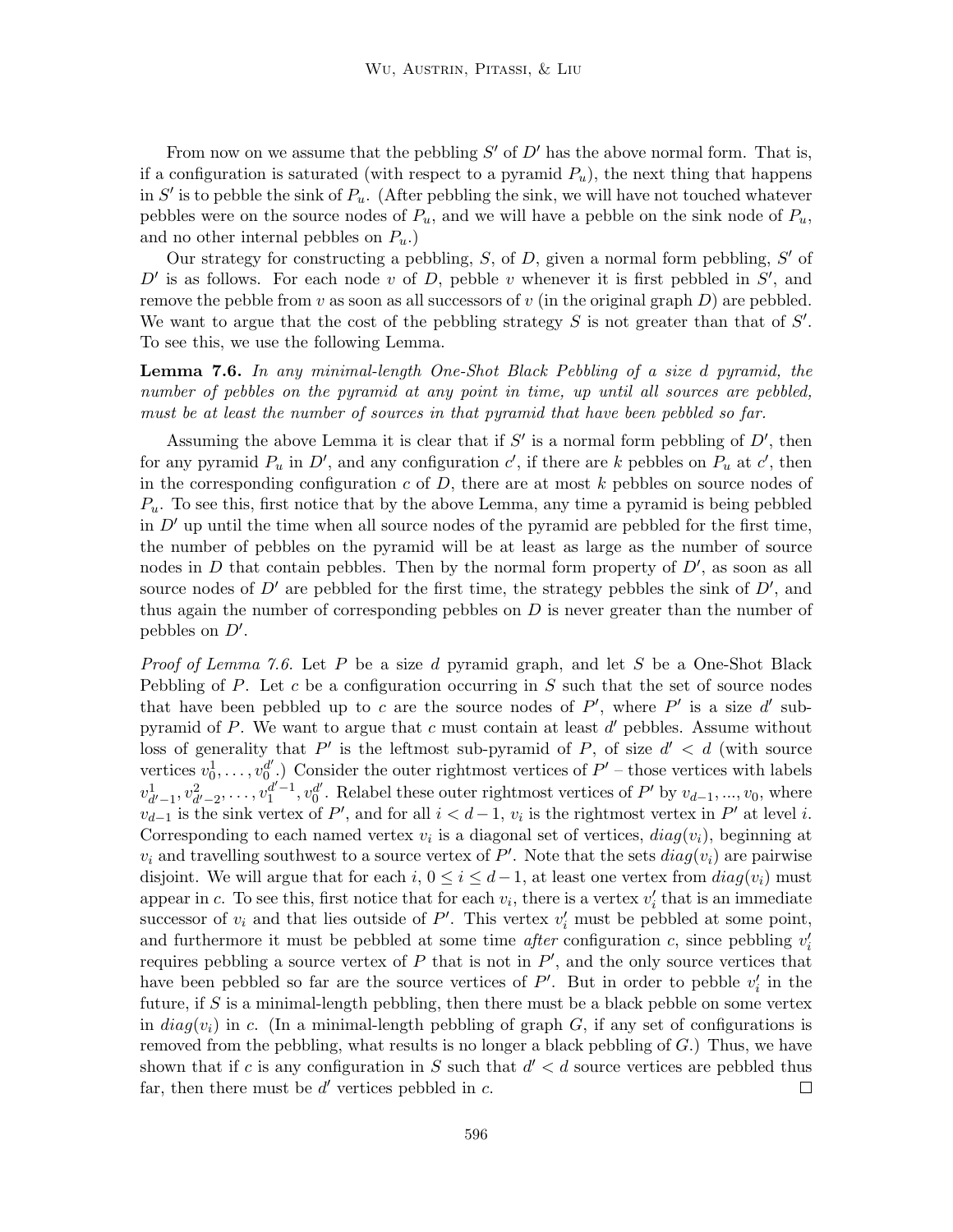## 8. Conclusion and Open Problems

We proved SSE-hardness of approximation for a variety of graph problems. Most importantly we obtained the first inapproximability result for the Treewidth problem and Minimum Fill-In.

Some remarks are in order. The status of the SSE conjecture is, at this point in time, very uncertain, and our results should therefore not be taken as absolute evidence that there is no polynomial time approximation algorithm for (e.g.) Treewidth. However, at the very least, our results do give an indication of the difficulty involved in obtaining such an algorithm for Treewidth, and builds a connection between these two important problems. We also find it remarkable how simple our reductions and proofs are. We leave the choice of whether to view this as a healthy sign of strength of the SSE Conjecture, or whether to view it as an indication that the conjecture is too strong, to the reader.

There are many important open questions and natural avenues for further work, including:

- 1. It seems plausible that these results can be extended to a wider range of graph layout problems. For instance, our two choices of aggregators max and  $\Sigma$  can be viewed as taking  $\ell_{\infty}$  and  $\ell_1$  norms, and it seems likely that the results would apply for any  $\ell_p$ norm (though we are not aware of any previous literature studying such variants).
- 2. It would be nice to obtain hardness of approximation result for our problems based on a weaker hardness assumption such as UGC. It is conjectured in the work of Raghavendra et al. (2012) that the SSE conjecture is equivalent to UGC. Alternatively, it would be nice to show that hardness of some of our problems imply hardness for the SSE Problem.
- 3. For pebbling, it would be very interesting to obtain results for the unrestricted pebbling problems (for which finding the exact pebbling cost is even PSPACE-hard). As far as we are aware, nothing is known for these problems, not even, say, whether one can obtain a non-trivial approximation in NP. As mentioned in the introduction, we are currently working on extending our One-Shot Pebbling results to bounded time pebblings. We have some preliminary progress there and are hopeful that we can relax the pebbling results to a much larger class of pebblings.

# Acknowledgments

Research supported by NSERC.

# References

Agarwal, A., Charikar, M., Makarychev, K., & Makarychev, Y. (2005). O( √ logn) approximation algorithms for min UnCut, min 2CNF deletion, and directed cut problems. In Proceedings of the thirty-seventh annual ACM Symposium on Theory of computing, STOC '05, pp. 573–581, New York, NY, USA. ACM.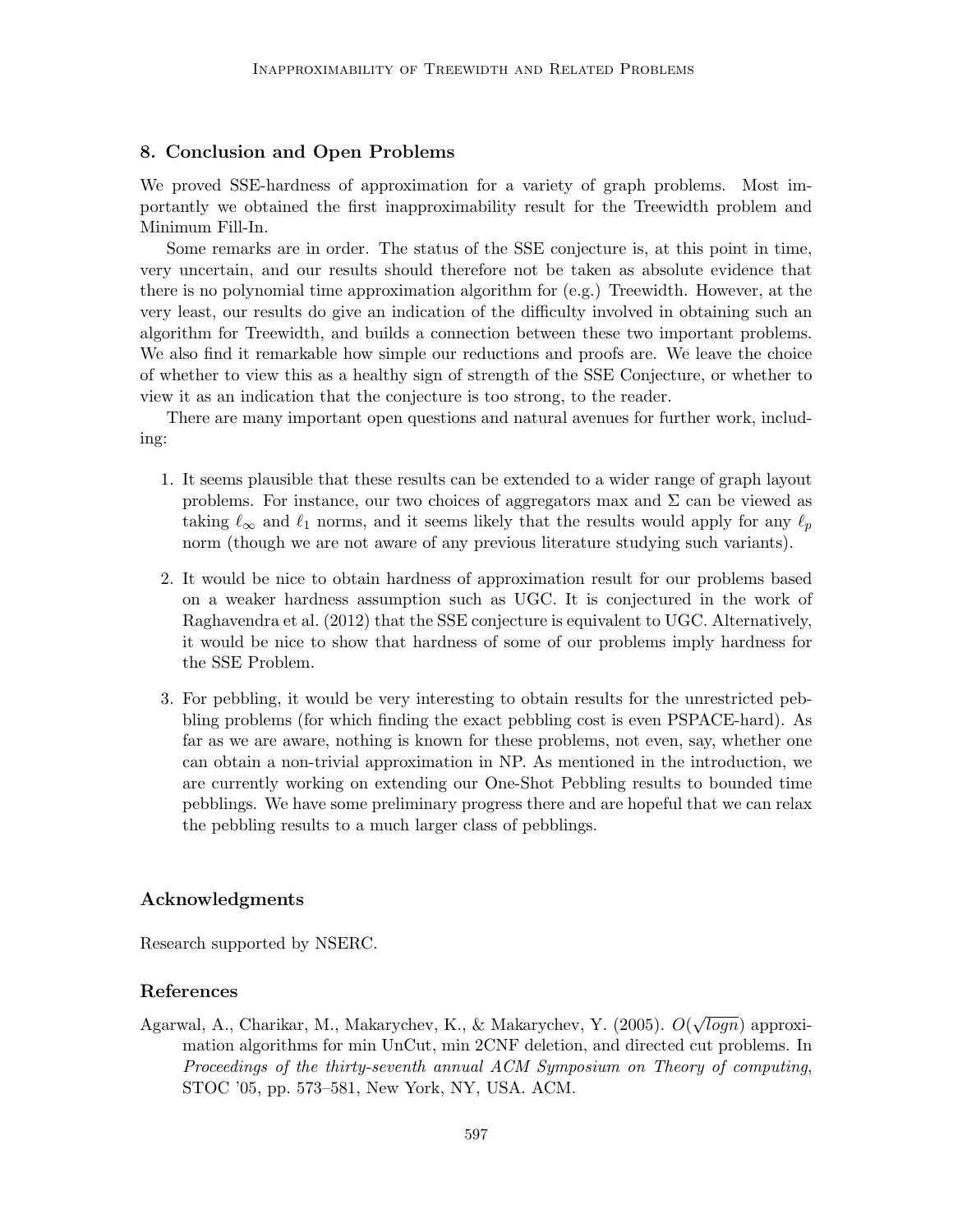- Ambuhl, C., Mastrolilli, M., & Svensson, O. (2007). Inapproximability Results for Sparsest Cut, Optimal Linear Arrangement, and Precedence Constrained Scheduling. In Proceedings of the 48th Annual IEEE Symposium on Foundations of Computer Science, FOCS '07, pp. 329–337, Washington, DC, USA. IEEE Computer Society.
- Amir, E. (2001). Efficient approximation for triangulation of minimum treewidth. In *Pro*ceedings of the 17th Conference on Uncertainty in Artificial Intelligence, pp. 7–15. Morgan Kaufmann Publishers.
- Arnborg, S., Corneil, D. G., & Proskurowski, A. (1987). Complexity of finding embeddings in a k-tree. SIAM J. Algebraic Discrete Methods, 8, 277–284.
- Arora, S., Barak, B., & Steurer, D. (2010). Subexponential algorithms for unique games and related problems. In Annual Symposium on Foundations of Computer Science, FOCS '10, pp. 563–572.
- Arora, S., Lund, C., Motwani, R., Sudan, M., & Szegedy, M. (1998). Proof verification and the hardness of approximation problems. J.  $ACM$ ,  $45(3)$ , 501–555.
- Arora, S., Rao, S., & Vazirani, U. (2009). Expander flows, geometric embeddings and graph partitioning. J. ACM, 56, 5:1–5:37.
- Arora, S., & Safra, S. (1998). Probabilistic checking of proofs: a new characterization of np. J.  $ACM$ ,  $45(1)$ , 70-122.
- Barak, B., Raghavendra, P., & Steurer, D. (2011). Rounding semidefinite programming hierarchies via global correlation. ECCC Report TR11-065.
- Bodlaender, H. L., Gilbert, J. R., Hafsteinsson, H., & Kloks, T. (1995). Approximating treewidth, pathwidth, frontsize, and shortest elimination tree. Journal of Algorithms,  $18(2)$ , 238-255.
- Bodlaender, H. (2007). Treewidth: Structure and algorithms. In Prencipe, G., & Zaks, S. (Eds.), Structural Information and Communication Complexity, Vol. 4474 of Lecture Notes in Computer Science, pp. 11–25. Springer Berlin / Heidelberg. 10.1007/978-3- 540-72951-8 3.
- Bodlaender, H. L. (1996). A linear-time algorithm for finding tree-decompositions of Small Treewidth. SIAM Journal on Computing, 25 (6), 1305–1317.
- Bodlaender, H. L. (2005). Discovering treewidth. In *SOFSEM*, pp. 1–16.
- Bouchitté, V., & Todinca, I. (2003). Approximating the treewidth of at-free graphs. Discrete Applied Mathematics,  $131(1)$ ,  $11-37$ .
- Charikar, M., Hajiaghayi, M., Karloff, H., & Rao, S. (2010).  $l_2^2$  spreading metrics for vertex ordering problems. Algorithmica, 56, 577–604.
- Dubey, C. K., Feige, U., & Unger, W. (2011). Hardness results for approximating the bandwidth. J. Comput. Syst. Sci.,  $77(1)$ , 62-90.
- Feige, U., Hajiaghayi, M., & Lee, J. R. (2005). Improved approximation algorithms for minimum-weight vertex separators. In Proceedings of the thirty-seventh annual ACM Symposium on Theory of computing, STOC '05, pp. 563–572, New York, NY, USA. ACM.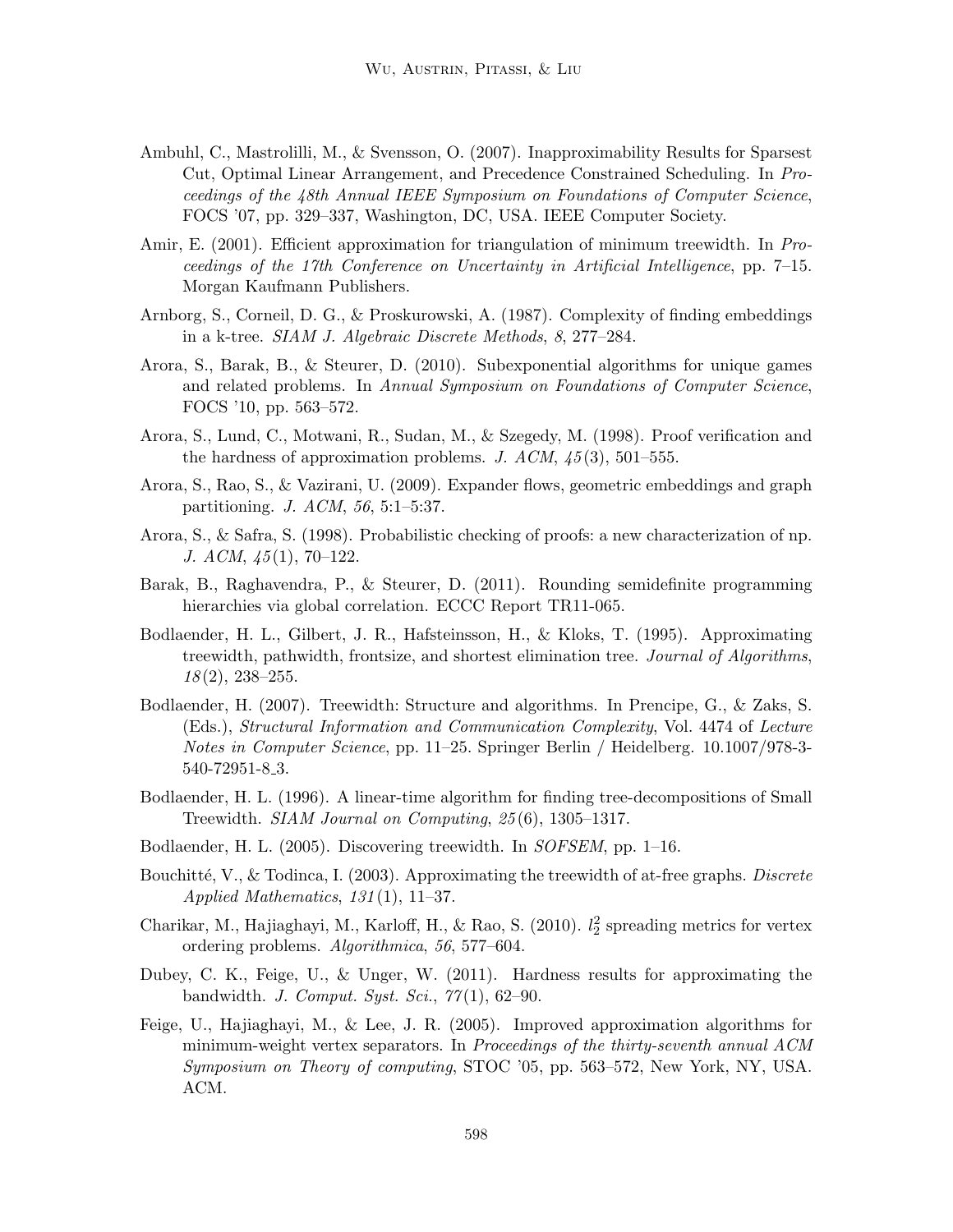- Fomin, F. V., & Villanger, Y. (2012). Subexponential parameterized algorithm for minimum fill-in. In Proceedings of the Twenty-Third Annual ACM-SIAM Symposium on Discrete Algorithms, SODA '12, pp. 1737–1746. SIAM.
- Fulkerson, D. R., & Gross, O. A. (1965). Incidence matrices and interval graphs. Pacific Journal of Mathematics, 15, 835–855.
- Guruswami, V., & Sinop, A. K. (2011). Lasserre hierarchy, higher eigenvalues, and approximation schemes for quadratic integer programming with psd objectives..
- Håstad, J. (1999). Clique is hard to approximate withinn 1-  $\varepsilon$ . Acta Mathematica, 182(1), 105–142.
- Håstad, J. (2001). Some optimal inapproximability results. J.  $ACM$ ,  $48(4)$ , 798–859.
- Heggernes, P. (2006). Minimal triangulations of graphs: A survey. Discrete Mathematics.
- Kaplan, H., Shamir, R., & Tarjan, R. E. (1994). Tractability of parameterized completion problems on chordal and interval graphs: Minimum fill-in and physical mapping (extended abstract). SIAM J. Comput, 28, 780–791.
- Khot, S., & Regev, O. (2008). Vertex cover might be hard to approximate to within 2- $\varepsilon$ . Journal of Computer and System Sciences, 74 (3), 335–349.
- Khot, S., & Vishnoi, N. (2005). On the unique games conjecture. In Annual Symposium on Foundations of Computer Science, Vol. 46 of FOCS '05, p. 3. IEEE COMPUTER SOCIETY PRESS.
- Khot, S. (2002). On the power of unique 2-prover 1-round games. In *Proceedings of the* thiry-fourth annual ACM Symposium on Theory of Computing, STOC '02, pp. 767– 775, New York, NY, USA. ACM.
- Kinnersley, N. G. (1992). The vertex separation number of a graph equals its path-width. Information Processing Letters, 42 (6), 345–350.
- Kirousis, L. M., & Papadimitriou, C. H. (1986). Searching and pebbling. Theor. Comput. Sci., 47, 205–218.
- Kloks, T. (1994). Treewidth: computations and approximations, Vol. 842. Springer.
- Koller, D., & Friedman, N. (2009). Probabilistic Graphical Models: Principles and Techniques. MIT press.
- Leighton, T., & Rao, S. (1999). Multicommodity max-flow min-cut theorems and their use in designing approximation algorithms. J. ACM, 46, 787–832.
- Lengauer, T. (1981). Black-white pebbles and graph separation. Acta Informatica, 16, 465–475. 10.1007/BF00264496.
- Lengauer, T., & Tarjan, R. E. (1982). Asymptotically tight bounds on time-space trade-offs in a pebble game. J. ACM, 29, 1087–1130.
- Natanzon, A., Shamir, R., & Sharan, R. (1998). A polynomial approximation algorithm for the minimum fill-in problem. In *Proceedings of the thirtieth annual ACM Symposium* on Theory of Computing, STOC '98, pp. 41–47, New York, NY, USA. ACM.
- Nordström, J. (2010). New wine into old wineskins: A survey of some pebbling classics with supplemental results. Draft manuscript.